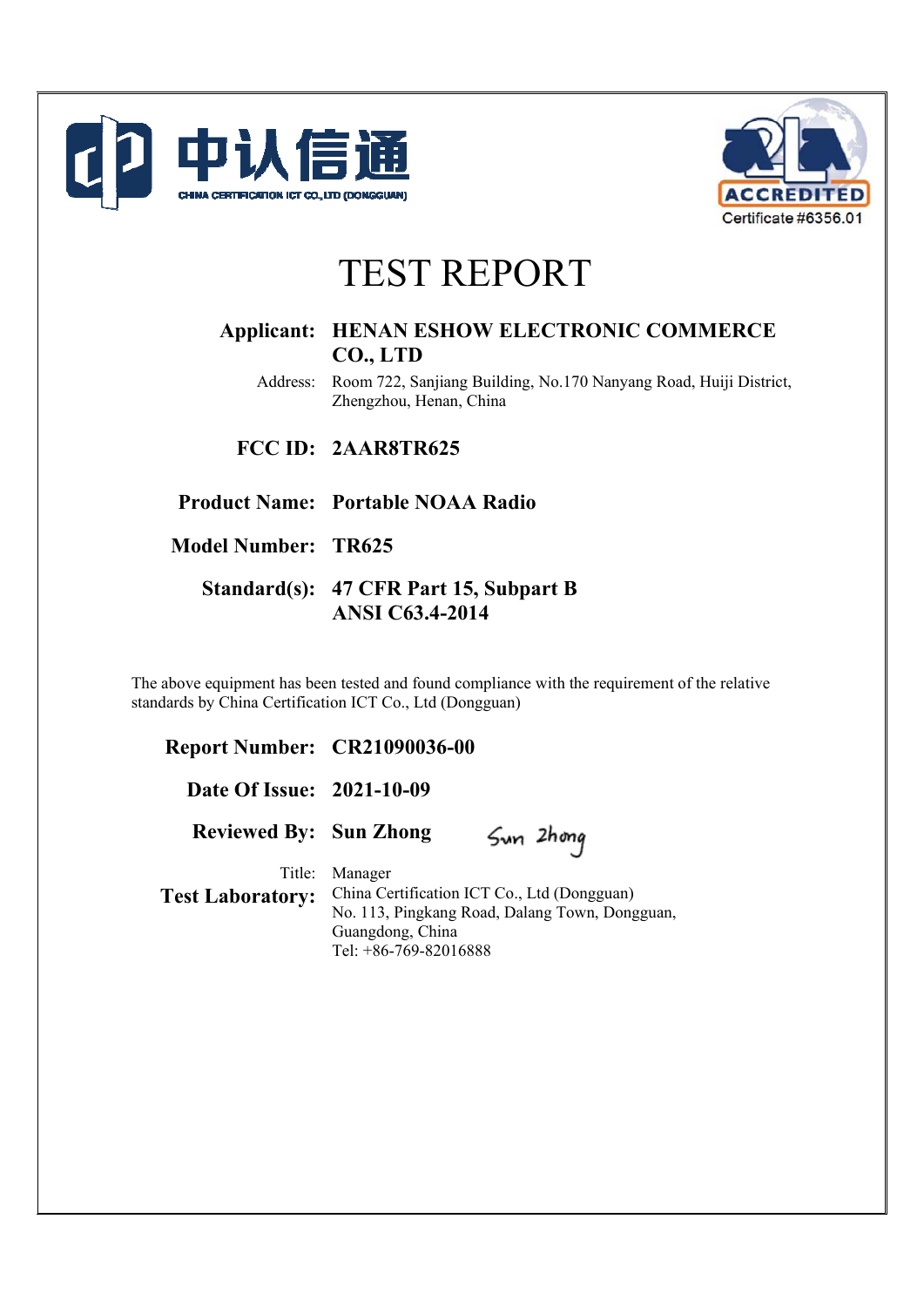#### **Test Facility**

The Test site used by China Certification ICT Co., Ltd (Dongguan) to collect test data is located on the No. 113, Pingkang Road, Dalang Town, Dongguan, Guangdong, China.

The lab has been recognized as the FCC accredited lab under the KDB 974614 D01 and is listed in the FCC Public Access Link (PAL) database, FCC Registration No. : 442868, the FCC Designation No. : CN1314.

The lab has been recognized by Innovation, Science and Economic Development Canada to test to Canadian radio equipment requirements, the CAB identifier: CN0123.

#### **Declarations**

China Certification ICT Co., Ltd (Dongguan) is not responsible for the authenticity of any test data provided by the applicant. Data included from the applicant that may affect test results are marked with a triangle symbol "▲". Customer model name, addresses, names, trademarks etc. are not considered data.

Unless otherwise stated the results shown in this test report refer only to the sample(s) tested.

This report cannot be reproduced except in full, without prior written approval of the Company.

This report is valid only with a valid digital signature. The digital signature may be available only under the Adobe software above version 7.0.

This report may contain data that are not covered by the accreditation scope and shall be marked with an asterisk " $\star$ ".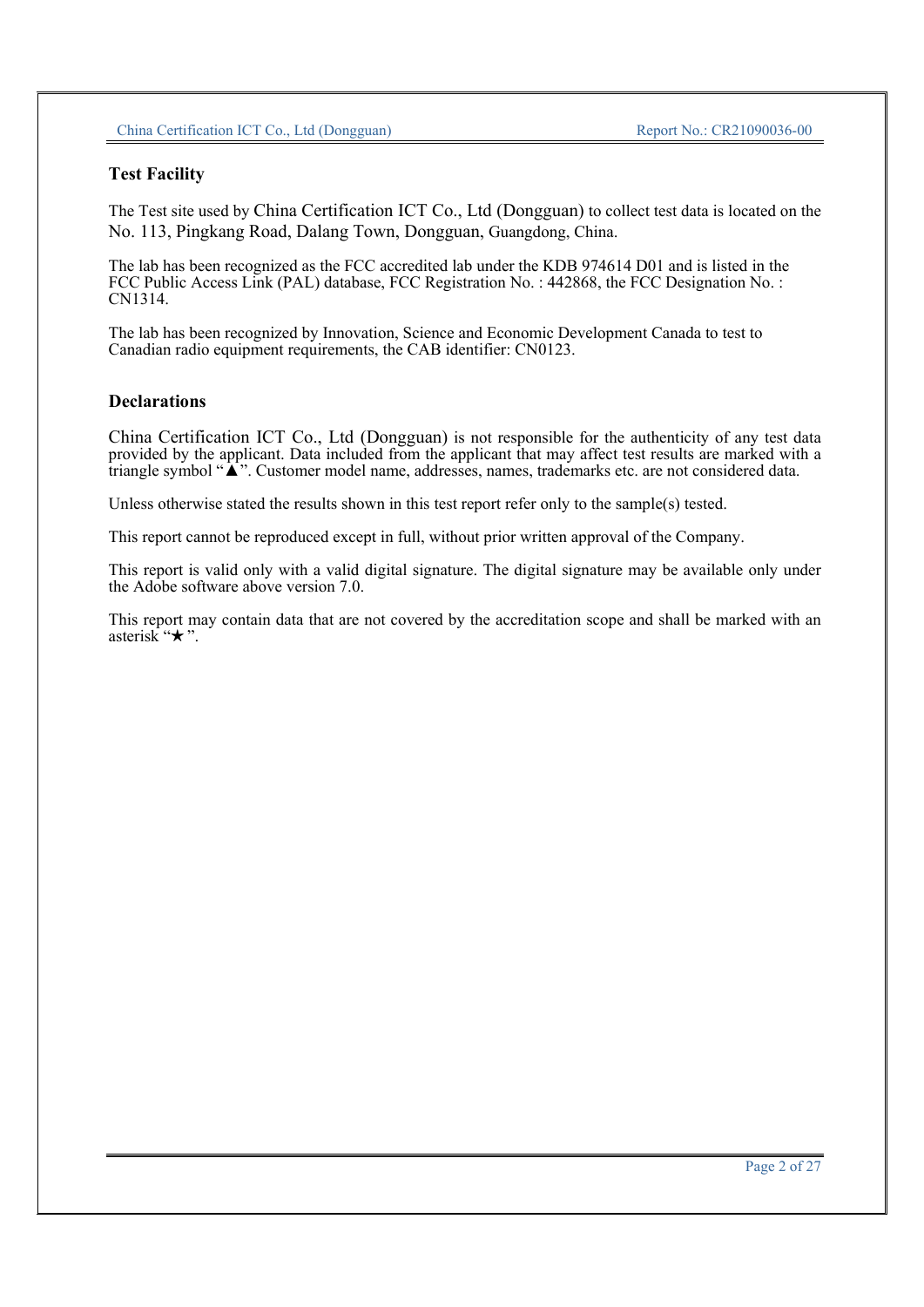# **CONTENTS**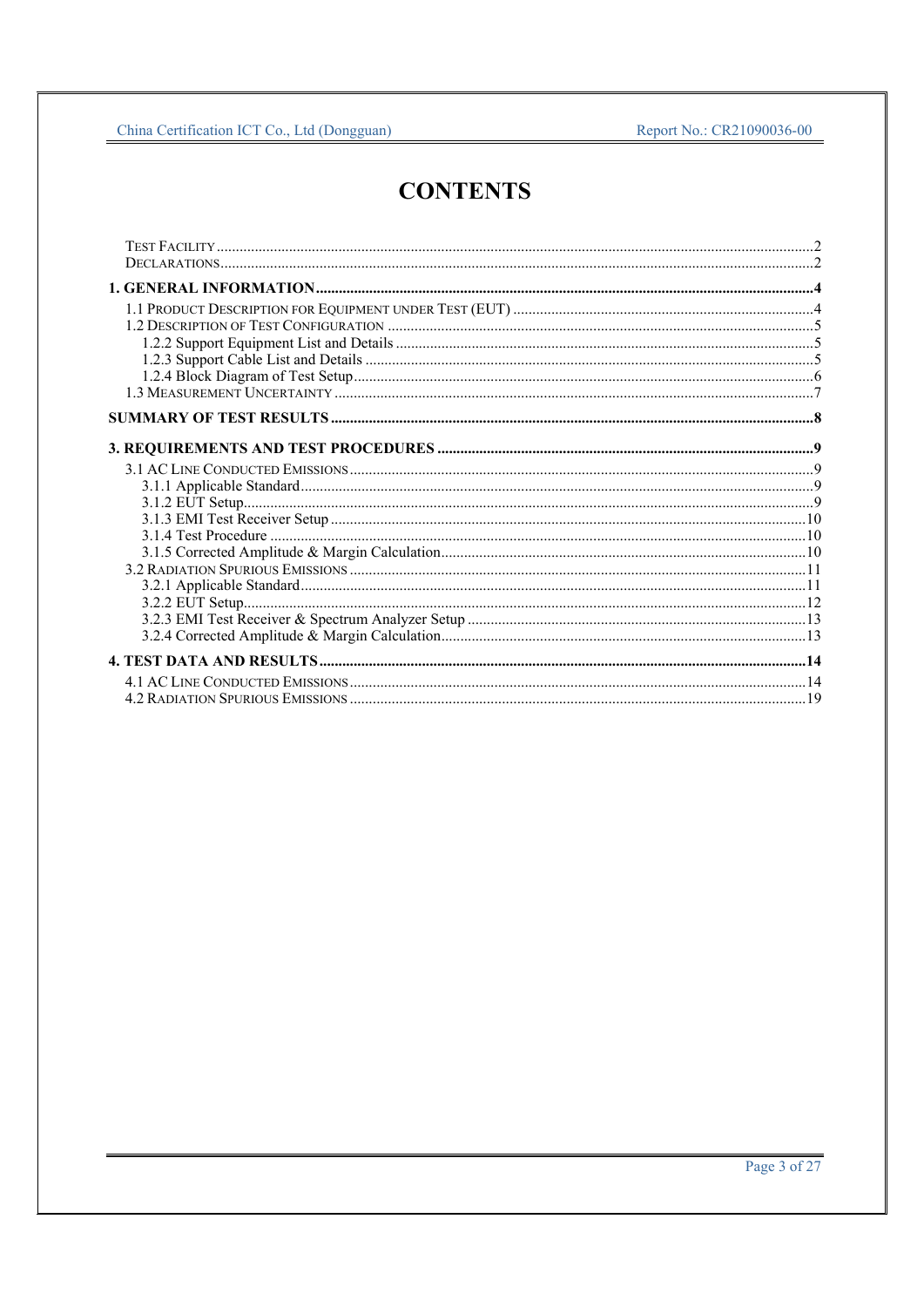# **1. GENERAL INFORMATION**

# **1.1 Product Description for Equipment under Test (EUT)**

| <b>EUT Name:</b>                    | Portable NOAA Radio                        |
|-------------------------------------|--------------------------------------------|
| <b>EUT Model:</b>                   | TR625                                      |
| <b>Highest Operation Frequency:</b> | 162.55 MHz                                 |
| <b>Rated Input Voltage:</b>         | DC 4.5V from battery or DC 5V from Adapter |
| <b>Serial Number:</b>               | CR21090036-EM-S1                           |
| <b>EUT Received Date:</b>           | 2021.08.25                                 |
| <b>EUT Received Status:</b>         | Good                                       |

#### **Receiver Frequency Detail: NOAA Channel:**

| <b>Channel</b> | Frequency<br>(MHz) | <b>Channel</b> | Frequency<br>(MHz) |
|----------------|--------------------|----------------|--------------------|
|                | 162.400            |                | 162.500            |
|                | 162.425            |                | 162.525            |
|                | 162.450            |                | 162.550            |
|                | 162.475            |                |                    |

Per section 15.31(m), the lowest frequency, middle frequency, and highest frequency were performed the test as below:

| <b>Test Channel</b> | Frequency<br>(MHz) |
|---------------------|--------------------|
| Middle              | 162.475            |

# **Accessory Information:**

| Accessory<br><b>Description</b> | <b>Manufacturer</b> | Model               | <b>Parameters</b>                                                    |
|---------------------------------|---------------------|---------------------|----------------------------------------------------------------------|
| Adapter                         | Un-known            | <b>HSY-050100CU</b> | Input: $100-240V \sim 50/60 Hz$ ,<br>$0.6A$ Max<br>Output: DC 5V, 1A |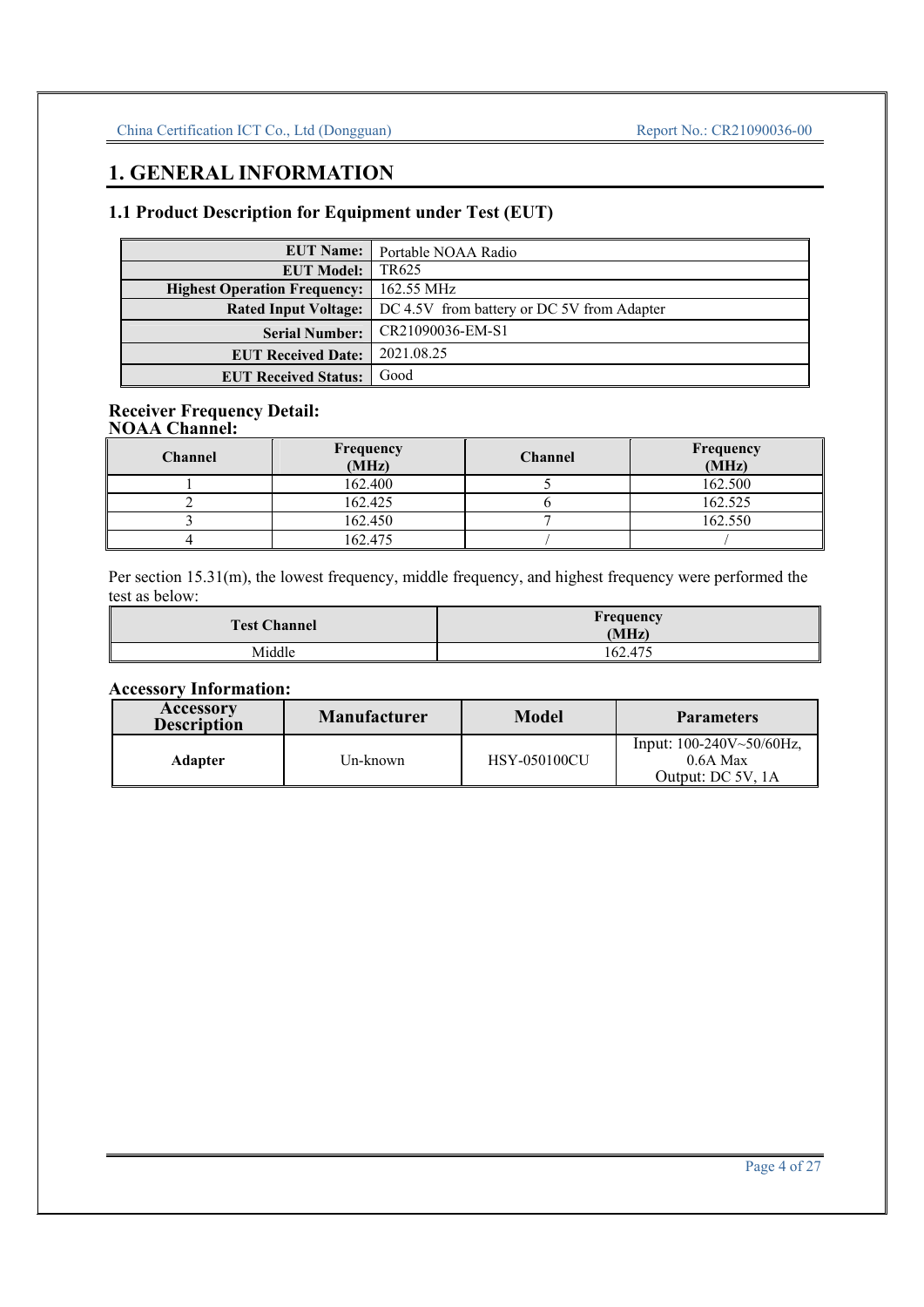# **1.2 Description of Test Configuration**

### **1.2.1 EUT Operation Condition:**

| <b>EUT Operation Mode:</b>         | The system was configured for testing in Typical Operation Mode,<br>which was provided by the manufacturer $\blacktriangle$ .<br>Mode 1: NOAA receiving & Alarm<br>Mode 2: Data Copy |
|------------------------------------|--------------------------------------------------------------------------------------------------------------------------------------------------------------------------------------|
| <b>Equipment Modifications:</b> No |                                                                                                                                                                                      |
| <b>EUT Exercise Software:</b>      | N <sub>0</sub>                                                                                                                                                                       |

# **1.2.2 Support Equipment List and Details**

| <b>Manufacturer</b> | <b>Description</b>     | Model    | <b>Serial Number</b> |
|---------------------|------------------------|----------|----------------------|
| HP                  | SG                     | 8648A    | 3246A00831           |
| Eshow               | Antenna                | Un-known | CR21090036-EM-S2     |
| Eshow               | Alarm                  | Un-known | CR21090036-EM-S3     |
| Eshow               | Portable NOAA<br>Radio | TR625    | CR21090036-EM-S4     |

# **1.2.3 Support Cable List and Details**

| <b>Cable Description</b> | <b>Shielding</b><br><b>Type</b> | <b>Ferrite Core</b> | Length<br>(m) | <b>From Port</b> | To      |
|--------------------------|---------------------------------|---------------------|---------------|------------------|---------|
| Data Cable               | No                              | No                  | 0.6           | <b>EUT</b>       | TR625   |
| Antenna Cable            | No                              | No                  |               | <b>EUT</b>       | Antenna |
| Alarm cable              | No                              | No                  |               | EUT              | Alarm   |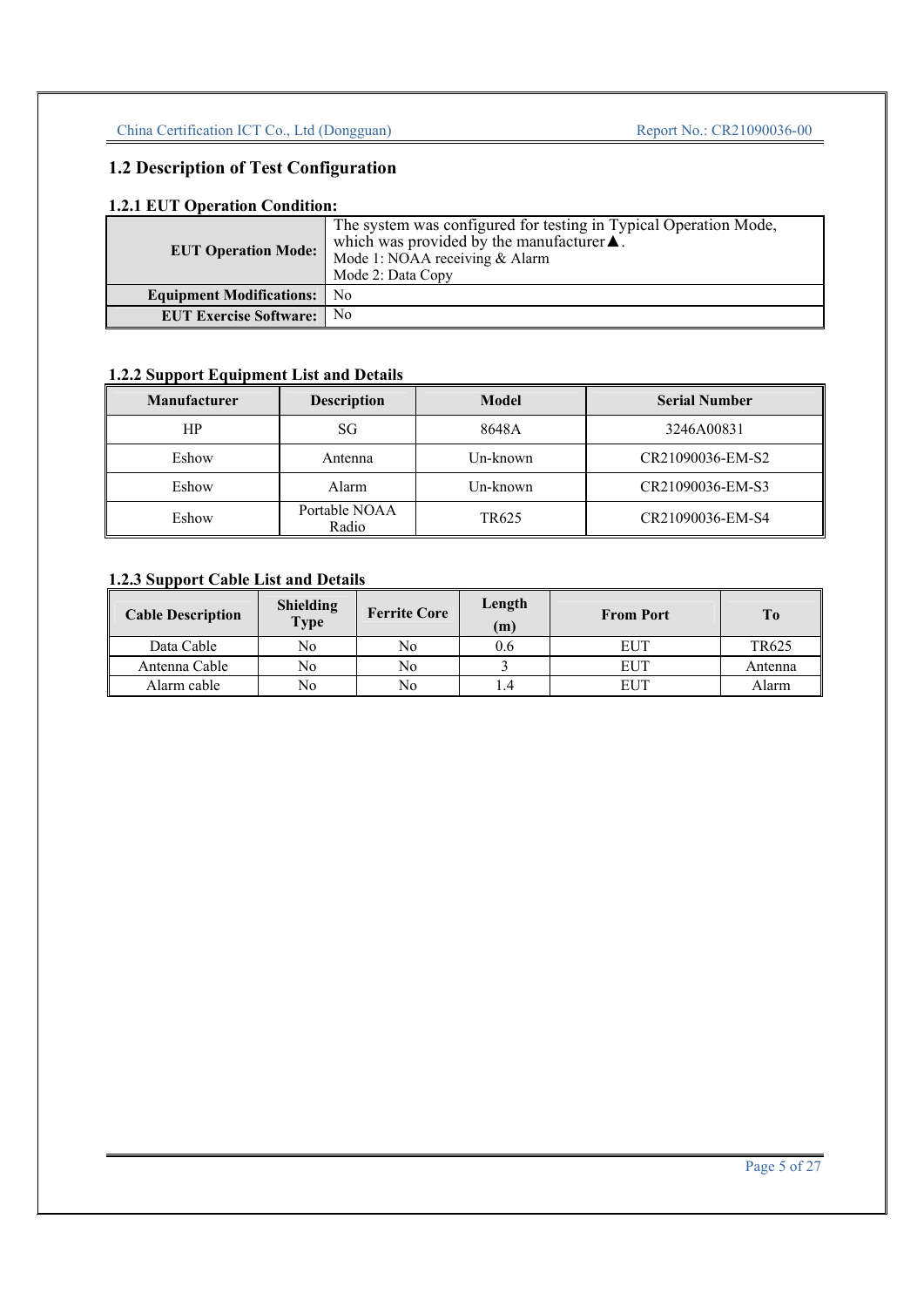# **1.2.4 Block Diagram of Test Setup**



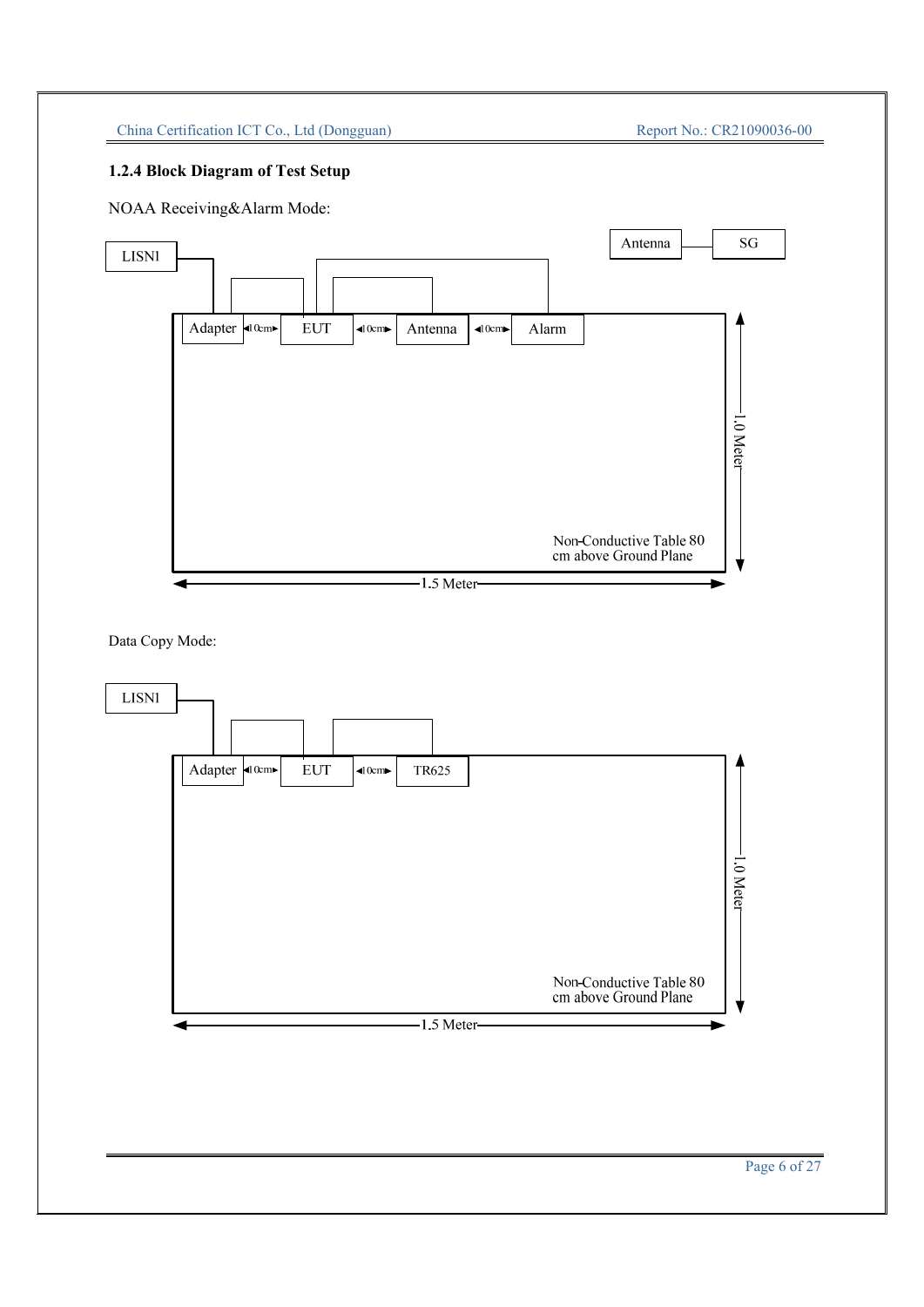# **1.3 Measurement Uncertainty**

Otherwise required by the applicant or Product Regulations, Decision Rule in this report did not consider the uncertainty. The extended uncertainty given in this report is obtained by combining the standard uncertainty times the coverage factor K with the 95% confidence interval.

| <b>Parameter</b>                  | <b>Measurement Uncertainty</b>                           |
|-----------------------------------|----------------------------------------------------------|
| Unwanted Emissions, radiated      | 30M~200MHz: 4.15 dB,200M~1GHz: 5.61 dB,1G~6GHz: 5.14 dB, |
|                                   | 6G~18GHz: 5.93 dB,18G~26.5G:5.47 dB,26.5G~40G:5.63 dB    |
| Temperature                       | $\pm 1^{\circ}$ C                                        |
| Humidity                          | $\pm$ 5%                                                 |
| AC Power Lines Conducted Emission | 2.8 dB $(150 \text{ kHz to } 30 \text{ MHz})$            |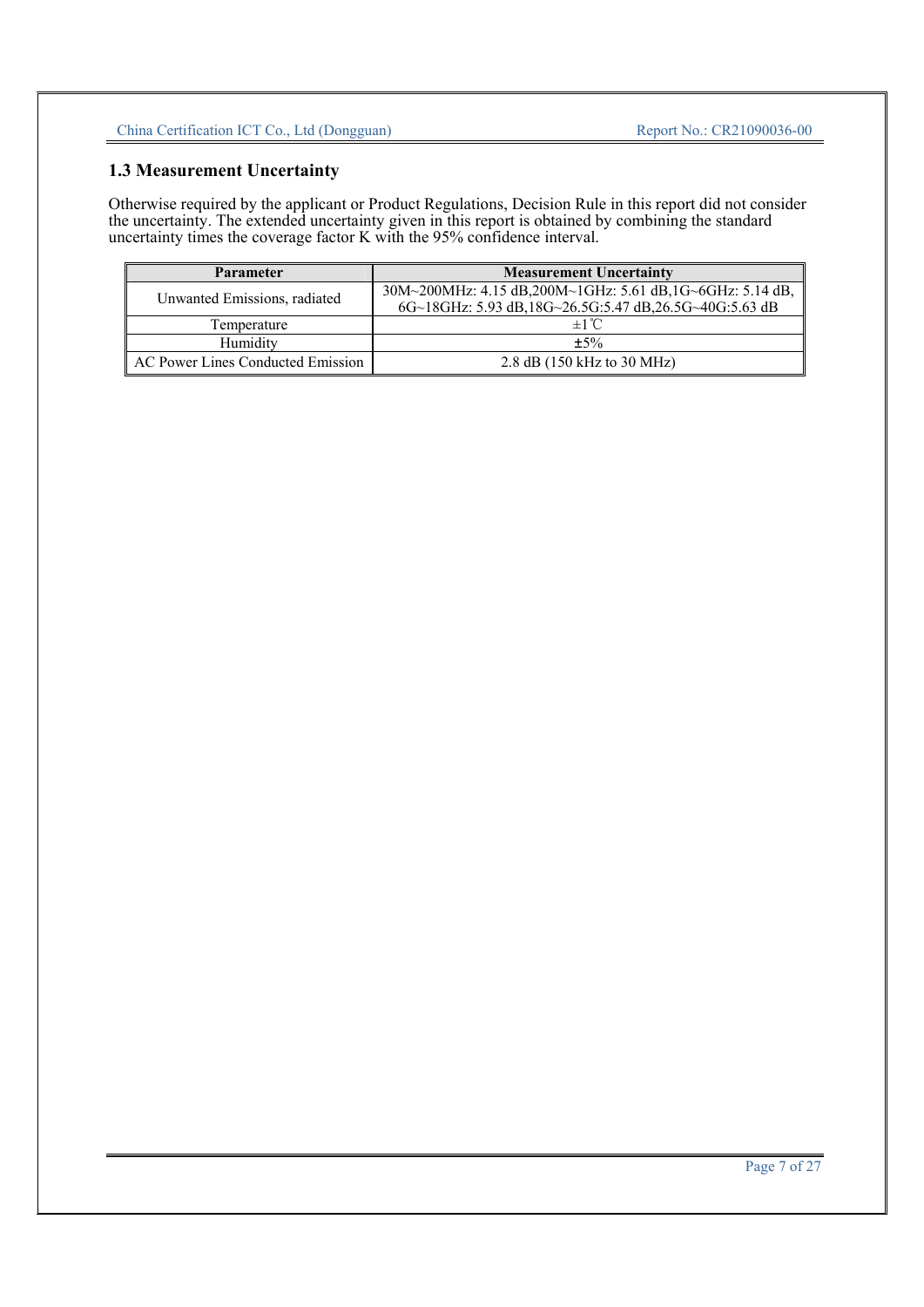# **SUMMARY OF TEST RESULTS**

| <b>Standard(s)</b> Section | <b>Description of Test</b> | <b>Result</b> |
|----------------------------|----------------------------|---------------|
| \$15.107                   | Conducted emissions        | Compliance    |
| \$15.109                   | Radiated emissions         | Compliance    |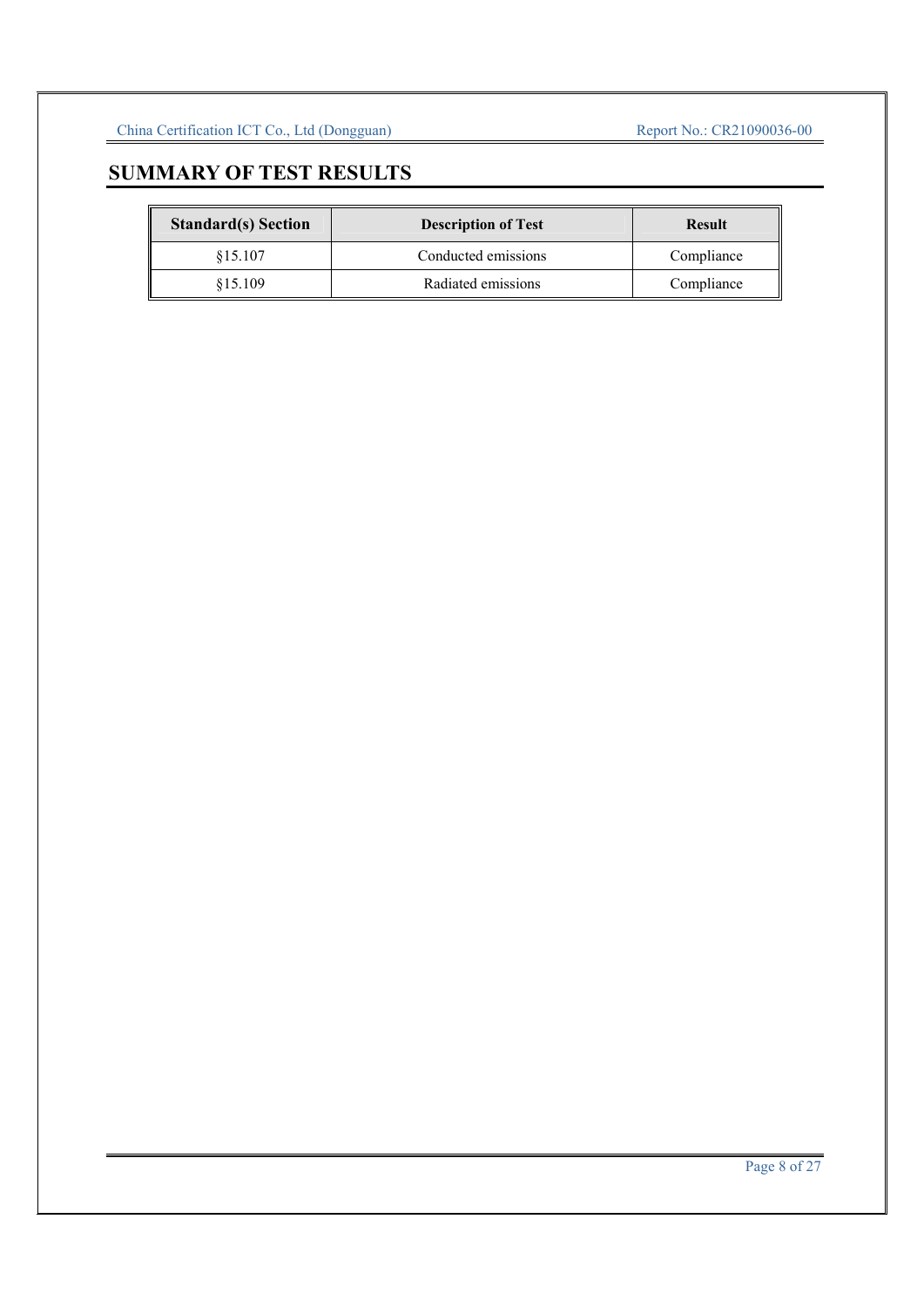# **3. REQUIREMENTS AND TEST PROCEDURES**

### **3.1 AC Line Conducted Emissions**

#### **3.1.1 Applicable Standard**

## FCC§15.107(a).

(a) Except for Class A digital devices, for equipment that is designed to be connected to the public utility (AC) power line, the radio frequency voltage that is conducted back onto the AC power line on any frequency or frequencies within the band 150 kHz to 30 MHz shall not exceed the limits in the following table, as measured using a 50 μH/50 ohms line impedance stabilization network (LISN). Compliance with the provisions of this paragraph shall be based on the measurement of the radio frequency voltage between each power line and ground at the power terminal. The lower limit applies at the band edges.

|                                    | Conducted limit (dBµV) |           |
|------------------------------------|------------------------|-----------|
| <b>Frequency of emission (MHz)</b> | Quasi-peak             | Average   |
| $0.15 - 0.5$                       | 66 to 56*              | 56 to 46* |
| $0.5 - 5$                          | 56                     | -46       |
| 5-30                               | 60                     | 50        |

\*Decreases with the logarithm of the frequency.

#### **3.1.2 EUT Setup**



from other units and other metal planes support units.

The setup of EUT is according with per ANSI C63.4-2014 measurement procedure. The specification used was with the FCC Part 15 B Class B limits.

The external I/O cables were draped along the test table and formed a bundle 30 to 40 cm long in the middle.

The adapter was connected to the main LISN with a 120 V/60 Hz AC power source.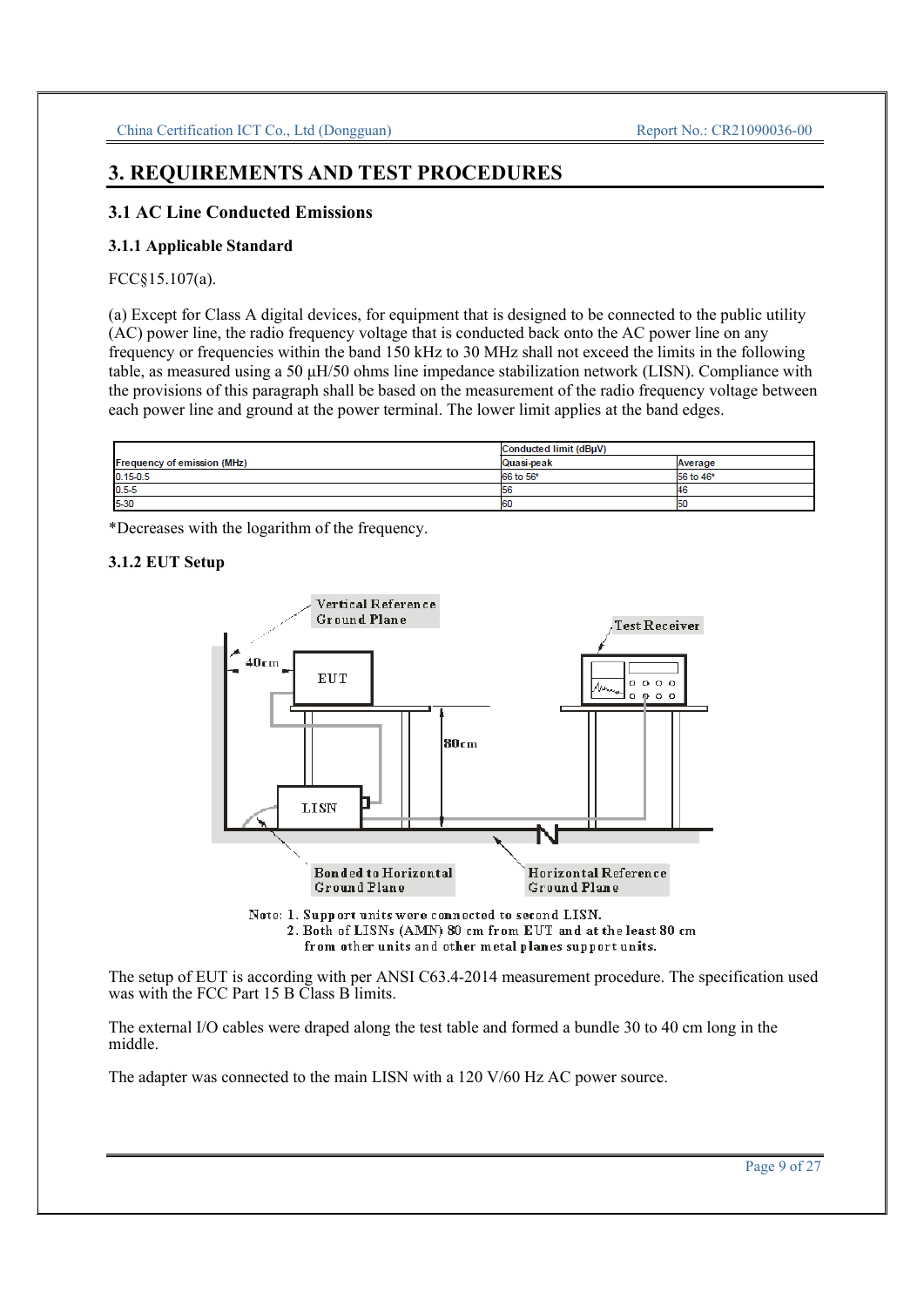#### **3.1.3 EMI Test Receiver Setup**

The EMI test receiver was set to investigate the spectrum from 150 kHz to 30 MHz.

During the conducted emission test, the EMI test receiver was set with the following configurations:

| <b>Frequency Range</b> | IF B/W  |
|------------------------|---------|
| $150$ kHz $-30$ MHz    | $9$ kHz |

#### **3.1.4 Test Procedure**

The frequency and amplitude of the six highest ac power-line conducted emissions relative to the limit, measured over all the current-carrying conductors of the EUT power cords, and the operating frequency or frequency to which the EUT is tuned (if appropriate), should be reported, unless such emissions are more than 20 dB below the limit. AC power-line conducted emissions measurements are to be separately carried out only on each of the phase ("hot") line(s) and (if used) on the neutral line(s), but not on the ground [protective earth] line(s). If less than six emission frequencies are within 20 dB of the limit, then the noise level of the measuring instrument at representative frequencies should be reported. The specific conductor of the power-line cord for each of the reported emissions should be identified. Measure the six highest emissions with respect to the limit on each current-carrying conductor of each power cord associated with the EUT (but not the power cords of associated or peripheral equipment that are part of the test configuration). Then, report the six highest emissions with respect to the limit from among all the measurements identifying the frequency and specific current-carrying conductor identified with the emission. The six highest emissions should be reported for each of the current-carrying conductors, or the six highest emissions may be reported over all the current-carrying conductors.

#### **3.1.5 Corrected Amplitude & Margin Calculation**

The basic equation is as follows:

 $Result = Reading + Factor$  $Factor =$  attenuation caused by cable loss  $+$  voltage division factor of AMN

The "**Margin**" column of the following data tables indicates the degree of compliance within the applicable limit. The equation for margin calculation is as follows:

 $Margin = Limit - Result$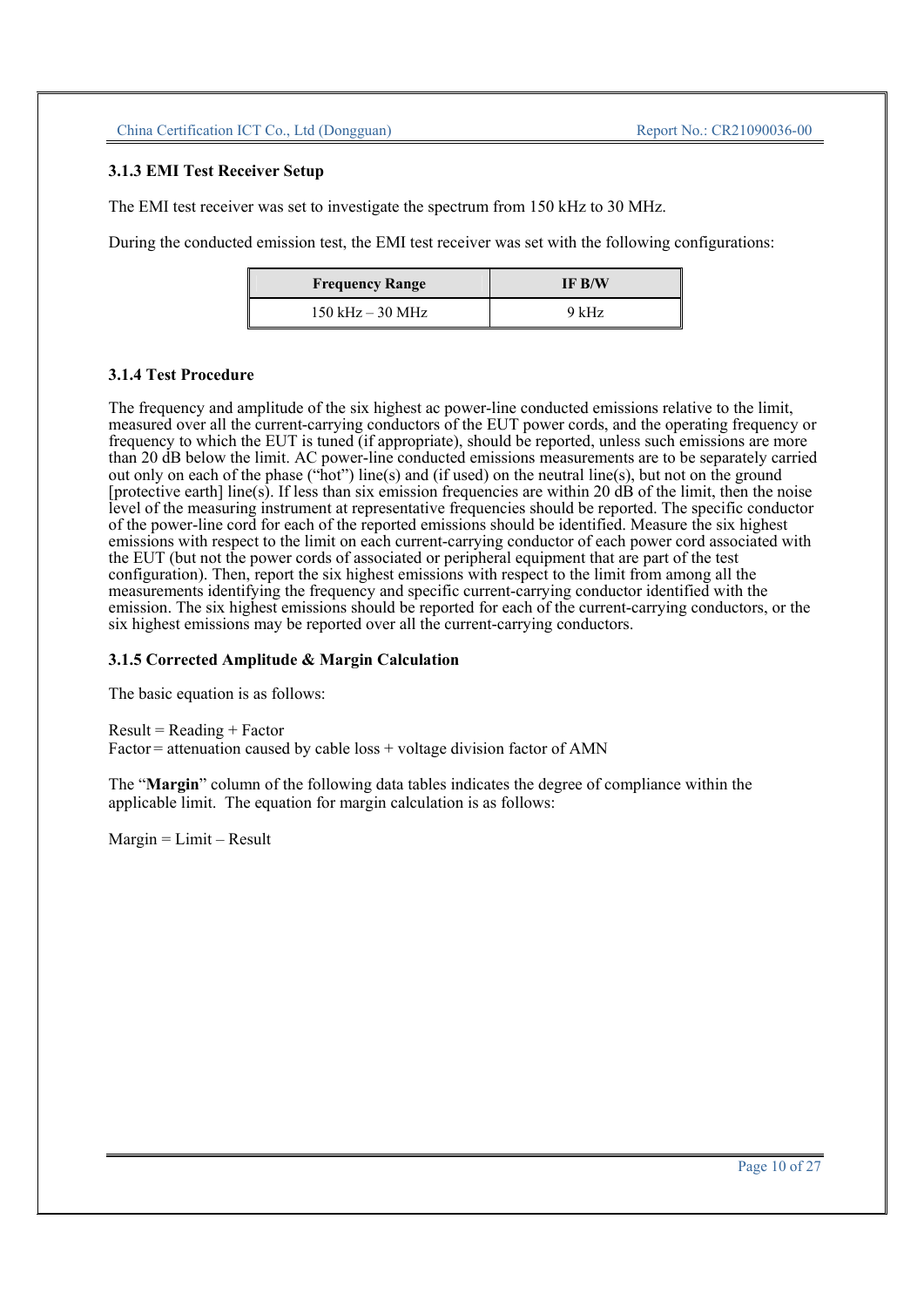## **3.2 Radiation Spurious Emissions**

#### **3.2.1 Applicable Standard**

#### FCC §15.109

(a) Except for Class A digital devices, the field strength of radiated emissions from unintentional radiators at a distance of 3 meters shall not exceed the following values:

| <b>Frequency of emission (MHz)</b> | Field strength (microvolts/meter) |
|------------------------------------|-----------------------------------|
| 30-88                              | 100                               |
| 88-216                             | 150                               |
| 216-960                            | 200                               |
| Above 960                          | 500                               |

(b) The field strength of radiated emissions from a Class A digital device, as determined at a distance of 10 meters, shall not exceed the following:

| Frequency of emission (MHz) | Field strength (microvolts/meter) |
|-----------------------------|-----------------------------------|
| 30-88                       | 90                                |
| 88-216                      | 150                               |
| 216-960                     | 210                               |
| Above 960                   | 300                               |

(c) In the emission tables above, the tighter limit applies at the band edges. Sections 15.33 and 15.35 which specify the frequency range over which radiated emissions are to be measured and the detector functions and other measurement standards apply

(d) For CB receivers, the field strength of radiated emissions within the frequency range of 25-30 MHz shall not exceed 40 microvolts/meter at a distance of 3 meters. The field strength of radiated emissions above 30 MHz from such devices shall comply with the limits in paragraph (a) of this section.

(e) Carrier current systems used as unintentional radiators or other unintentional radiators that are designed to conduct their radio frequency emissions via connecting wires or cables and that operate in the frequency range of 9 kHz to 30 MHz, including devices that deliver the radio frequency energy to transducers, such as ultrasonic devices not covered under part 18 of this chapter, shall comply with the radiated emission limits for intentional radiators provided in §15.209 for the frequency range of 9 kHz to 30 MHz. As an alternative, carrier current systems used as unintentional radiators and operating in the frequency range of 525 kHz to 1705 kHz may

comply with the radiated emission limits provided in §15.221(a). At frequencies above 30 MHz, the limits in paragraph (a), (b), or (g) of this section, as appropriate, apply.

(f) For a receiver which employs terminals for the connection of an external receiving antenna, the receiver shall be tested to demonstrate compliance with the provisions of this section with an antenna connected to the antenna terminals unless the antenna conducted power is measured as specified in  $\S15.111(a)$ . If a permanently attached receiving antenna is used, the receiver shall be tested to demonstrate compliance with the provisions of this section.

(g) As an alternative to the radiated emission limits shown in paragraphs (a) and (b) of this section, digital devices may be shown to comply with the standards contained in Third Edition of the International Special Committee on Radio Interference (CISPR), Pub. 22, "Information Technology Equipment—Radio Disturbance Characteristics—Limits and Methods of Measurement" (incorporated by reference, *see*  §15.38). In addition:

(1) The test procedure and other requirements specified in this part shall continue to apply to digital devices.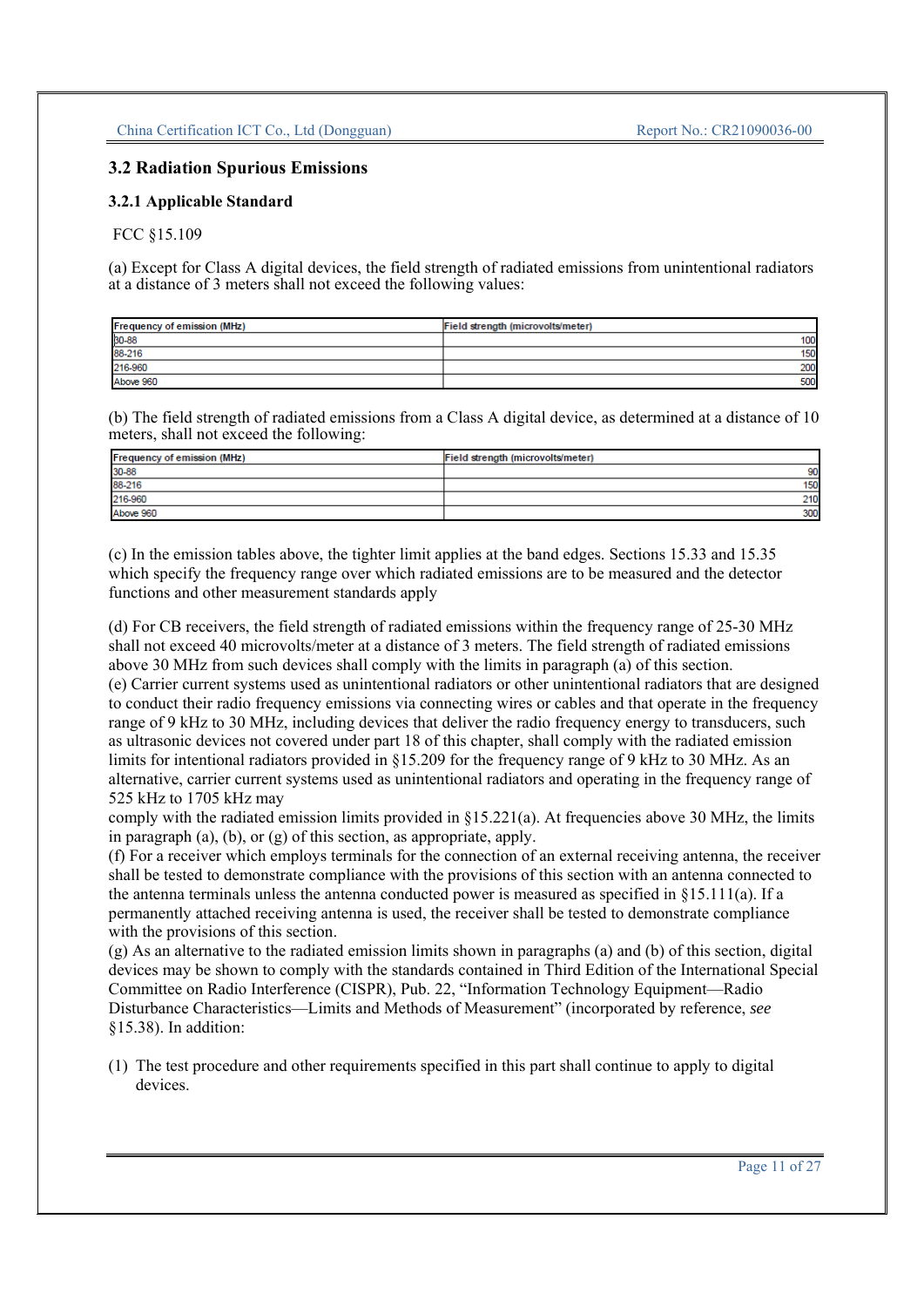(2) If, in accordance with §15.33 of this part, measurements must be performed above 1000 MHz, compliance above 1000 MHz shall be demonstrated with the emission limit in paragraph (a) or (b) of this section, as appropriate. Measurements above 1000 MHz may be performed at the distance specified in the CISPR 22 publications for measurements below 1000 MHz provided the limits in paragraphs (a) and (b) of this section are extrapolated to the new measurement distance using an inverse linear distance extrapolation factor (20 dB/decade), e.g., the radiated limit above 1000 MHz for a Class B digital device is 150 uV/m, as measured at a distance of 10 meters.

(3) The measurement distances shown in CISPR Pub. 22, including measurements made in accordance with this paragraph above 1000 MHz, are considered, for the purpose of  $\S15.31(f)(4)$  of this part, to be the measurement distances specified in this part.

(h) Radar detectors shall comply with the emission limits in paragraph (a) of this section over the frequency range of 11.7-12.2 GHz.

# **3.2.2 EUT Setup**

Below 1GHz:

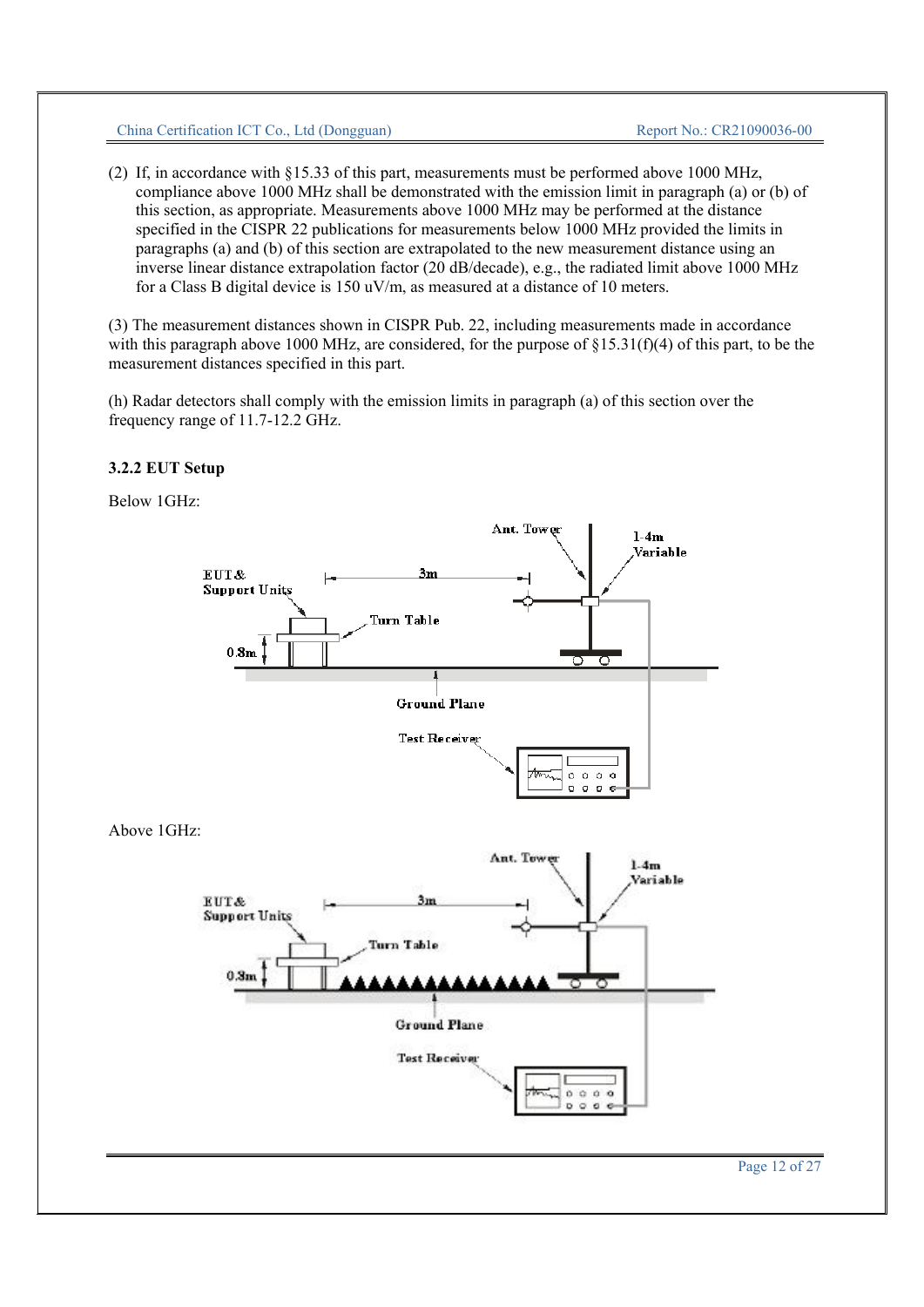The radiated emission tests were performed at the 3 meters distance, above 1GHz were performed at the 3 meters, using the setup accordance with the ANSI C63.4-2014. The specification used was the FCC Part 15.109 Class B limits.

The spacing between the peripherals was 10 cm.

#### **3.2.3 EMI Test Receiver & Spectrum Analyzer Setup**

During the radiated emission test, the EMI test receiver was set with the following configurations:

| <b>Frequency Range</b>              | <b>RBW</b> | Video B/W                  | IF B/W    | <b>Measurement</b> |
|-------------------------------------|------------|----------------------------|-----------|--------------------|
| $30 \text{ MHz} - 1000 \text{ MHz}$ | 120 kHz    | $300$ kHz                  | $120$ kHz | QP                 |
|                                     | 1 MHz      | 3 MHz                      |           | Peak               |
| Above 1 GHz                         | 1 MHz      | Reduced video<br>bandwidth |           | AVG                |

During the radiated emissions, the adapter was connected to the first AC floor outlet.

Maximizing procedure was performed on the highest emissions to ensure that the EUT complied with all installation combinations.

The data was recorded in the Quasi-peak detection mode for below 1 GHz, peak and average detection mode above 1 GHz.

#### **3.2.4 Corrected Amplitude & Margin Calculation**

The basic equation is as follows:

 $Result = Reading + Factor$ Factor = Antenna Factor + Cable Loss- Amplifier Gain

The "**Margin**" column of the following data tables indicates the degree of compliance within the applicable limit. The equation for margin calculation is as follows:

Margin = Limit – Result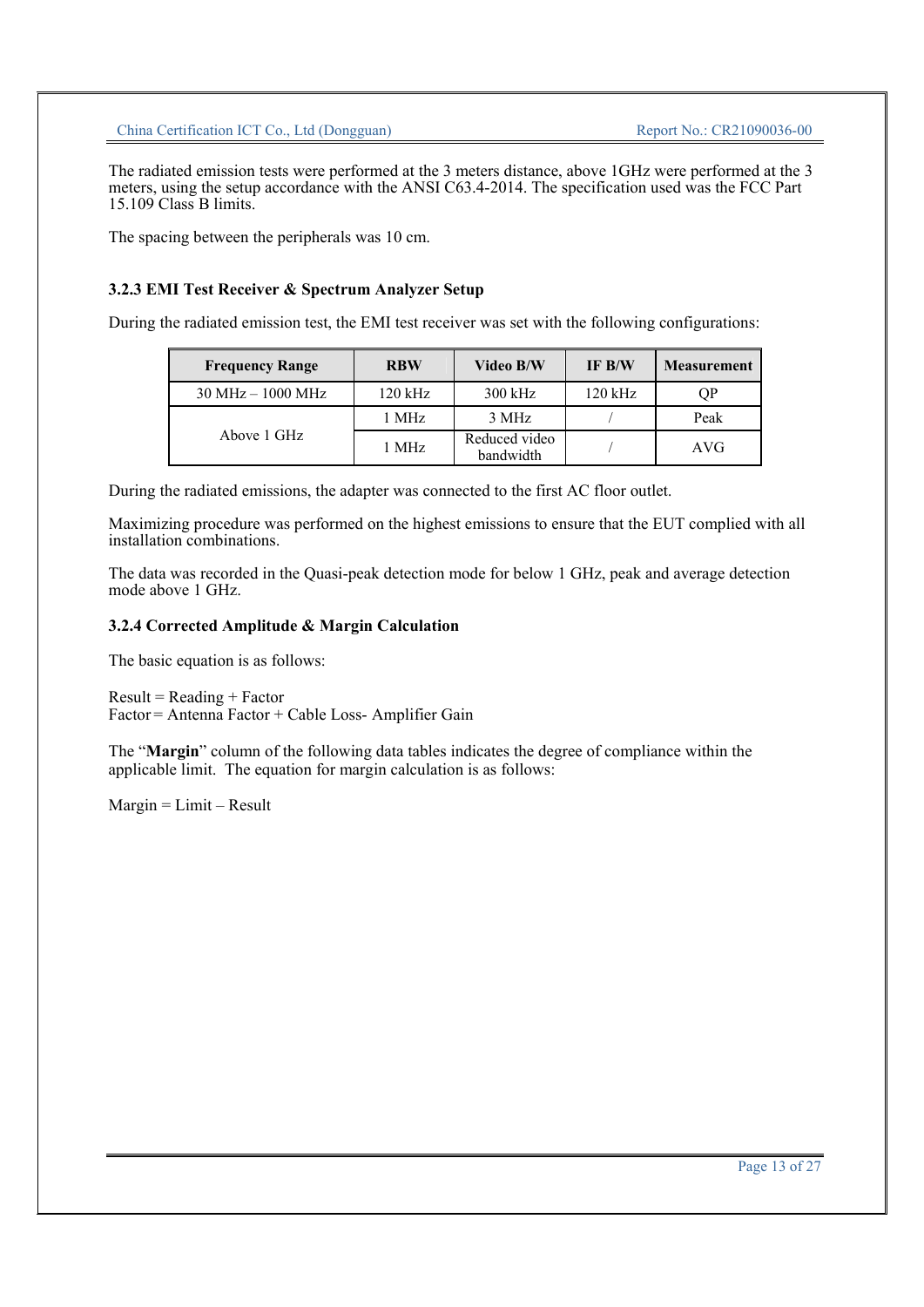# **4. Test DATA AND RESULTS**

# **4.1 AC Line Conducted Emissions**

|               | Serial Number:   CR21090036-EM-S1 |                   | Test Date:   2021-09-30                |
|---------------|-----------------------------------|-------------------|----------------------------------------|
| Test Site: CE |                                   |                   | Test Mode:   NOAA Receiving /Data Copy |
|               | Tester:   Alex Hu                 | Test Result: Pass |                                        |

| <b>Environmental Conditions:</b> |      |                                          |    |                        |       |
|----------------------------------|------|------------------------------------------|----|------------------------|-------|
| Temperature:<br>$\sim$           | 23.9 | Relative<br>Humiditv:<br>$\frac{(0)}{0}$ | 70 | ATM Pressure:<br>(kPa) | 100.4 |

# **Test Equipment List and Details:**

| Manufacturer | Description                 | Model            | Serial<br>Number | Calibration<br>Date | Calibration Due<br>Date |
|--------------|-----------------------------|------------------|------------------|---------------------|-------------------------|
| R&S          | <b>LISN</b>                 | ENV216           | 101132           | 2021-04-25          | 2022-04-24              |
| R&S          | <b>LISN</b>                 | ENV216           | 101134           | 2021-04-25          | 2022-04-24              |
| R&S          | <b>EMI</b> Test<br>Receiver | ESR <sub>3</sub> | 102726           | 2021-07-22          | 2022-07-21              |
| MICRO-COAX   | Coaxial Cable               | <b>UTIFLEX</b>   | $C-0200-01$      | 2021-08-08          | 2022-08-07              |
| Audix        | <b>Test Software</b>        | E <sub>3</sub>   | 190306 (V9)      | N/A                 | N/A                     |

*\* Statement of Traceability: China Certification ICT Co., Ltd (Dongguan) attests that all calibrations have been performed, traceable to National Primary Standards and International System of Units (SI).*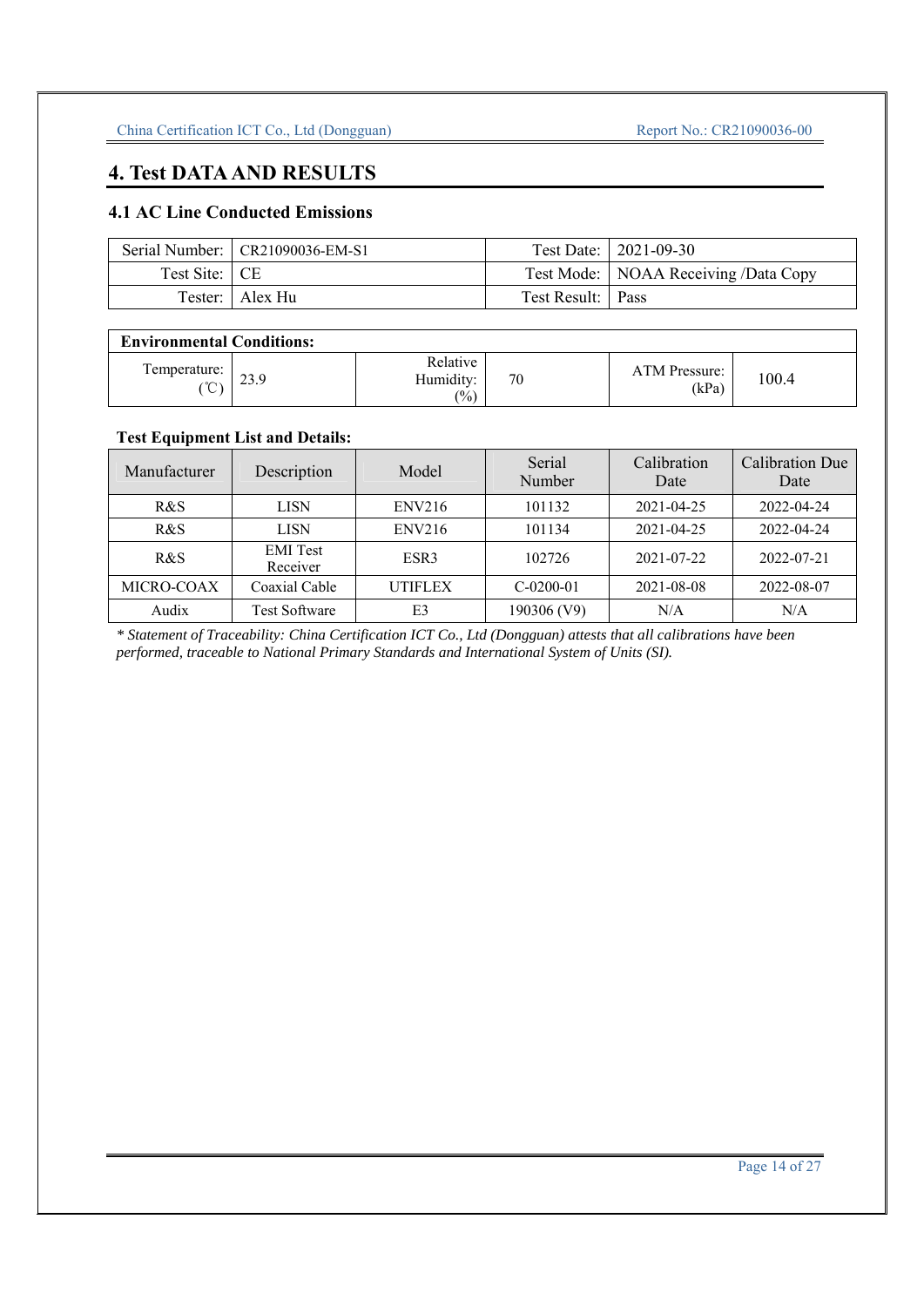# Test mode: NOAA Receiving&Alarm

# Line:



| No. | <b>Frequency</b> | Reading | Factor | <b>Result</b> | Limit  | <b>Margin</b> | <b>Detector</b> |
|-----|------------------|---------|--------|---------------|--------|---------------|-----------------|
|     | (MHz)            | (dBuV)  | (dB)   | (dBuV)        | (dBuV) | (dB)          |                 |
|     | 0.432            | 9.08    | 9.61   | 18.69         | 47.21  | 28.52         | Average         |
| ◠   | 0.432            | 18.76   | 9.61   | 28.37         | 57.21  | 28.84         | QP              |
| 3   | 0.467            | 8.69    | 9.61   | 18.30         | 46.56  | 28.26         | Average         |
| 4   | 0.467            | 17.64   | 9.61   | 27.25         | 56.56  | 29.31         | QP              |
|     | 0.571            | 16.11   | 9.62   | 25.73         | 46.00  | 20.27         | Average         |
| 6   | 0.571            | 33.66   | 9.62   | 43.28         | 56.00  | 12.72         | <b>OP</b>       |
|     | 0.948            | 7.75    | 9.62   | 17.37         | 46.00  | 28.63         | Average         |
| 8   | 0.948            | 18.95   | 9.62   | 28.57         | 56.00  | 27.43         | ОP              |
| 9   | 1.188            | 11.20   | 9.62   | 20.82         | 46.00  | 25.18         | Average         |
| 10  | 1.188            | 21.46   | 9.62   | 31.08         | 56.00  | 24.92         | QP              |
| 11  | 2.848            | $-0.51$ | 9.65   | 9.14          | 46.00  | 36.86         | Average         |
| 12  | 2.848            | 16.23   | 9.65   | 25.88         | 56.00  | 30.12         | ΟP              |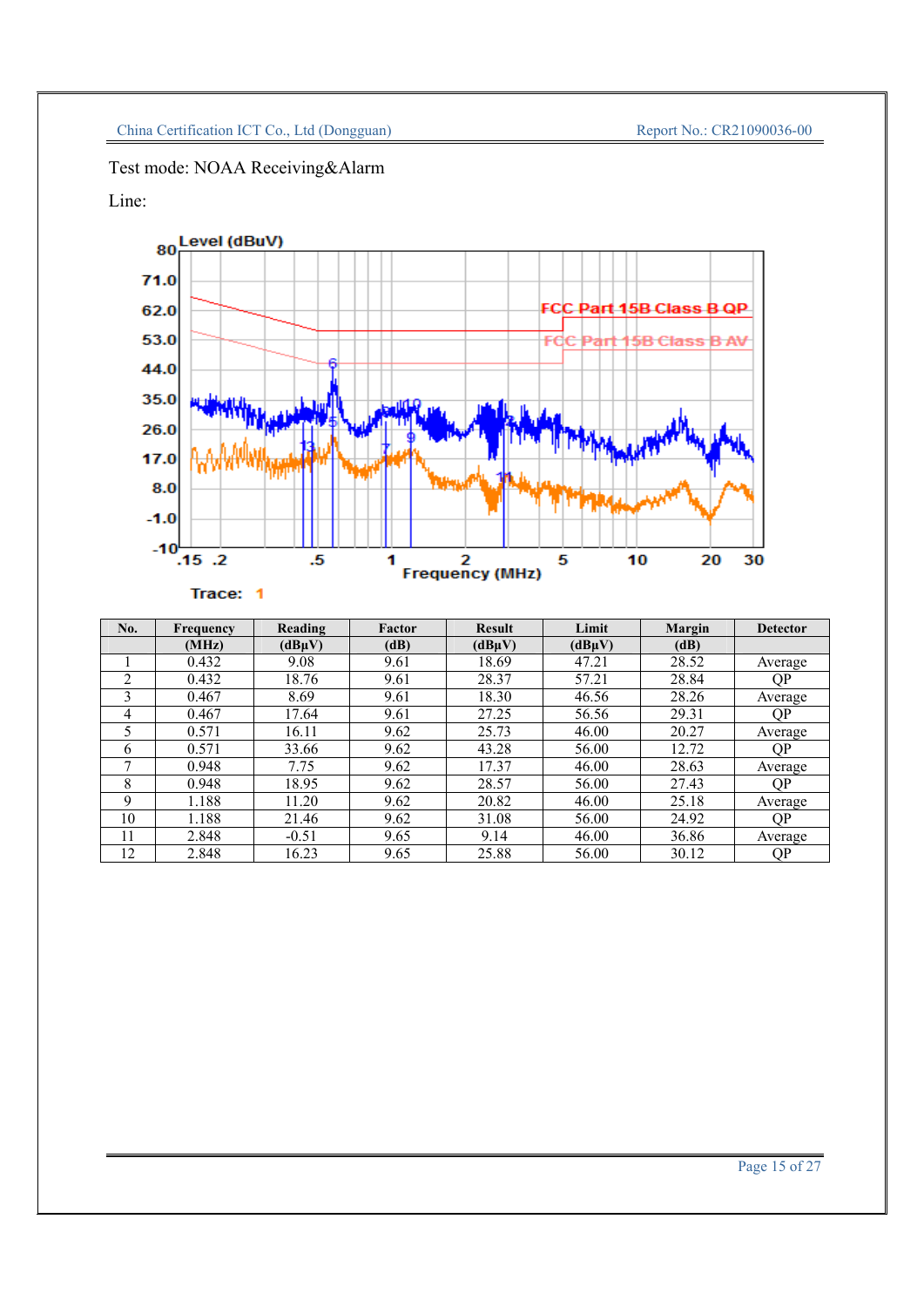Neutral:



| No. | <b>Frequency</b> | Reading | <b>Factor</b> | <b>Result</b> | Limit  | <b>Margin</b> | <b>Detector</b> |
|-----|------------------|---------|---------------|---------------|--------|---------------|-----------------|
|     | (MHz)            | (dBuV)  | (dB)          | $(dB\mu V)$   | (dBuV) | (dB)          |                 |
|     | 0.443            | 13.55   | 9.61          | 23.16         | 47.01  | 23.84         | Average         |
| ◠   | 0.443            | 24.12   | 9.61          | 33.73         | 57.01  | 23.27         | QP              |
| 3   | 0.567            | 23.45   | 9.62          | 33.07         | 46.00  | 12.93         | Average         |
| 4   | 0.567            | 38.39   | 9.62          | 48.01         | 56.00  | 7.99          | <b>OP</b>       |
|     | 0.962            | 13.82   | 9.62          | 23.44         | 46.00  | 22.56         | Average         |
| 6   | 0.962            | 21.75   | 9.62          | 31.37         | 56.00  | 24.63         | ΟP              |
|     | 1.178            | 14.50   | 9.62          | 24.12         | 46.00  | 21.88         | Average         |
| 8   | 1.178            | 23.55   | 9.62          | 33.17         | 56.00  | 22.83         | <b>OP</b>       |
| 9   | 2.308            | 7.02    | 9.64          | 16.66         | 46.00  | 29.34         | Average         |
| 10  | 2.308            | 22.69   | 9.64          | 32.33         | 56.00  | 23.67         | QP              |
| 11  | 3.042            | 7.33    | 9.65          | 16.98         | 46.00  | 29.02         | Average         |
| 12  | 3.042            | 20.25   | 9.65          | 29.90         | 56.00  | 26.10         | QP              |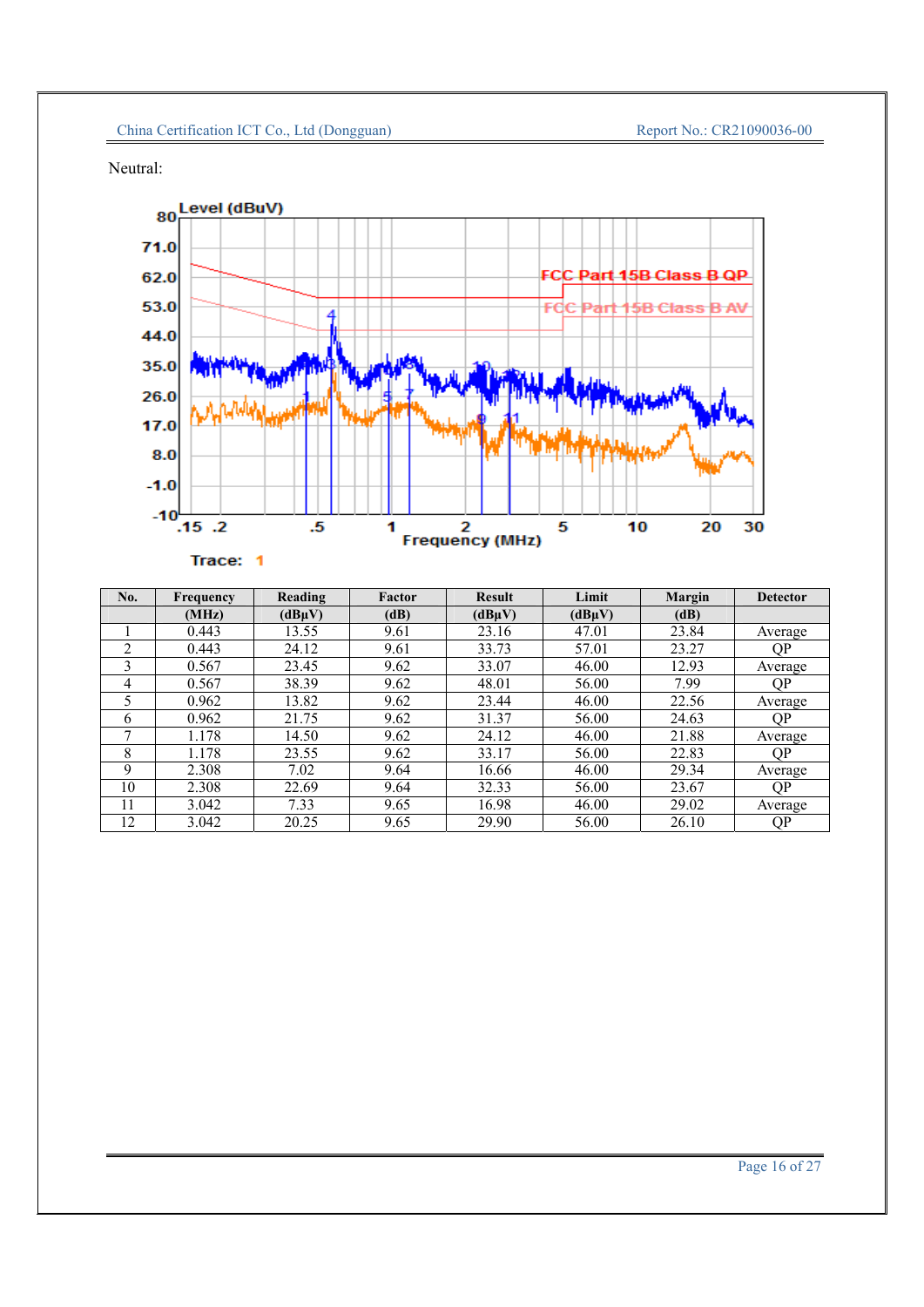Test mode: Data Copy

Line:



| No. | <b>Frequency</b> | Reading | Factor | <b>Result</b> | Limit  | <b>Margin</b> | <b>Detector</b> |
|-----|------------------|---------|--------|---------------|--------|---------------|-----------------|
|     | (MHz)            | (dBuV)  | (dB)   | (dBuV)        | (dBuV) | (dB)          |                 |
|     | 0.250            | 12.41   | 9.61   | 22.02         | 51.77  | 29.75         | Average         |
| ↑   | 0.250            | 20.36   | 9.61   | 29.97         | 61.77  | 31.80         | QP              |
| 3   | 0.419            | 8.36    | 9.61   | 17.97         | 47.47  | 29.51         | Average         |
| 4   | 0.419            | 18.03   | 9.61   | 27.64         | 57.47  | 29.83         | QP              |
|     | 0.567            | 16.06   | 9.62   | 25.68         | 46.00  | 20.32         | Average         |
| 6   | 0.567            | 32.47   | 9.62   | 42.09         | 56.00  | 13.91         | <b>OP</b>       |
| −   | 0.576            | 14.95   | 9.62   | 24.57         | 46.00  | 21.43         | Average         |
| 8   | 0.576            | 27.29   | 9.62   | 36.91         | 56.00  | 19.09         | ОP              |
| 9   | 1.094            | 10.90   | 9.62   | 20.53         | 46.00  | 25.47         | Average         |
| 10  | 1.094            | 20.20   | 9.62   | 29.82         | 56.00  | 26.18         | QP              |
| 11  | 1.185            | 9.18    | 9.62   | 18.80         | 46.00  | 27.20         | Average         |
| 12  | l.185            | 19.55   | 9.62   | 29.17         | 56.00  | 26.83         | <b>OP</b>       |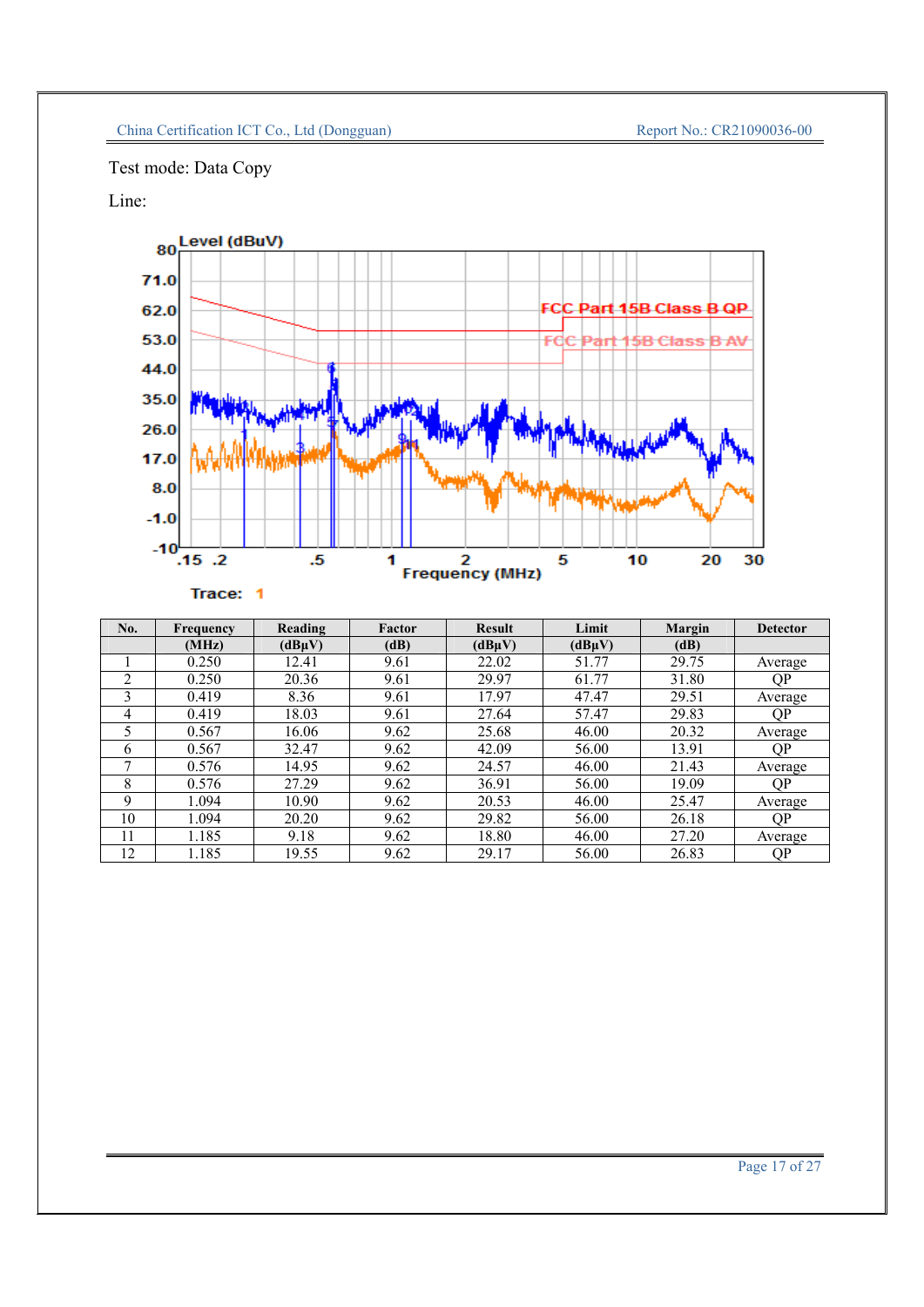Neutral:



# Trace: 1

| No. | <b>Frequency</b> | Reading | <b>Factor</b> | <b>Result</b> | Limit  | <b>Margin</b> | <b>Detector</b> |
|-----|------------------|---------|---------------|---------------|--------|---------------|-----------------|
|     | (MHz)            | (dBuV)  | (dB)          | $(dB\mu V)$   | (dBuV) | (dB)          |                 |
|     | 0.274            | 14.06   | 9.61          | 23.67         | 51.00  | 27.33         | Average         |
| ↑   | 0.274            | 21.90   | 9.61          | 31.51         | 61.00  | 29.49         | QP              |
| 3   | 0.425            | 12.38   | 9.61          | 21.99         | 47.34  | 25.35         | Average         |
| 4   | 0.425            | 23.31   | 9.61          | 32.92         | 57.34  | 24.43         | ΟP              |
| 5   | 0.569            | 23.56   | 9.62          | 33.18         | 46.00  | 12.82         | Average         |
| 6   | 0.569            | 38.21   | 9.62          | 47.83         | 56.00  | 8.17          | ΟP              |
|     | 1.140            | 14.51   | 9.62          | 24.13         | 46.00  | 21.87         | Average         |
| 8   | 1.140            | 24.97   | 9.62          | 34.59         | 56.00  | 21.41         | <b>OP</b>       |
| 9   | 1.205            | 13.73   | 9.62          | 23.35         | 46.00  | 22.65         | Average         |
| 10  | 1.205            | 23.76   | 9.62          | 33.38         | 56.00  | 22.62         | QP              |
| 11  | 2.299            | 7.17    | 9.64          | 16.81         | 46.00  | 29.19         | Average         |
| 12  | 2.299            | 22.06   | 9.64          | 31.69         | 56.00  | 24.31         | QP              |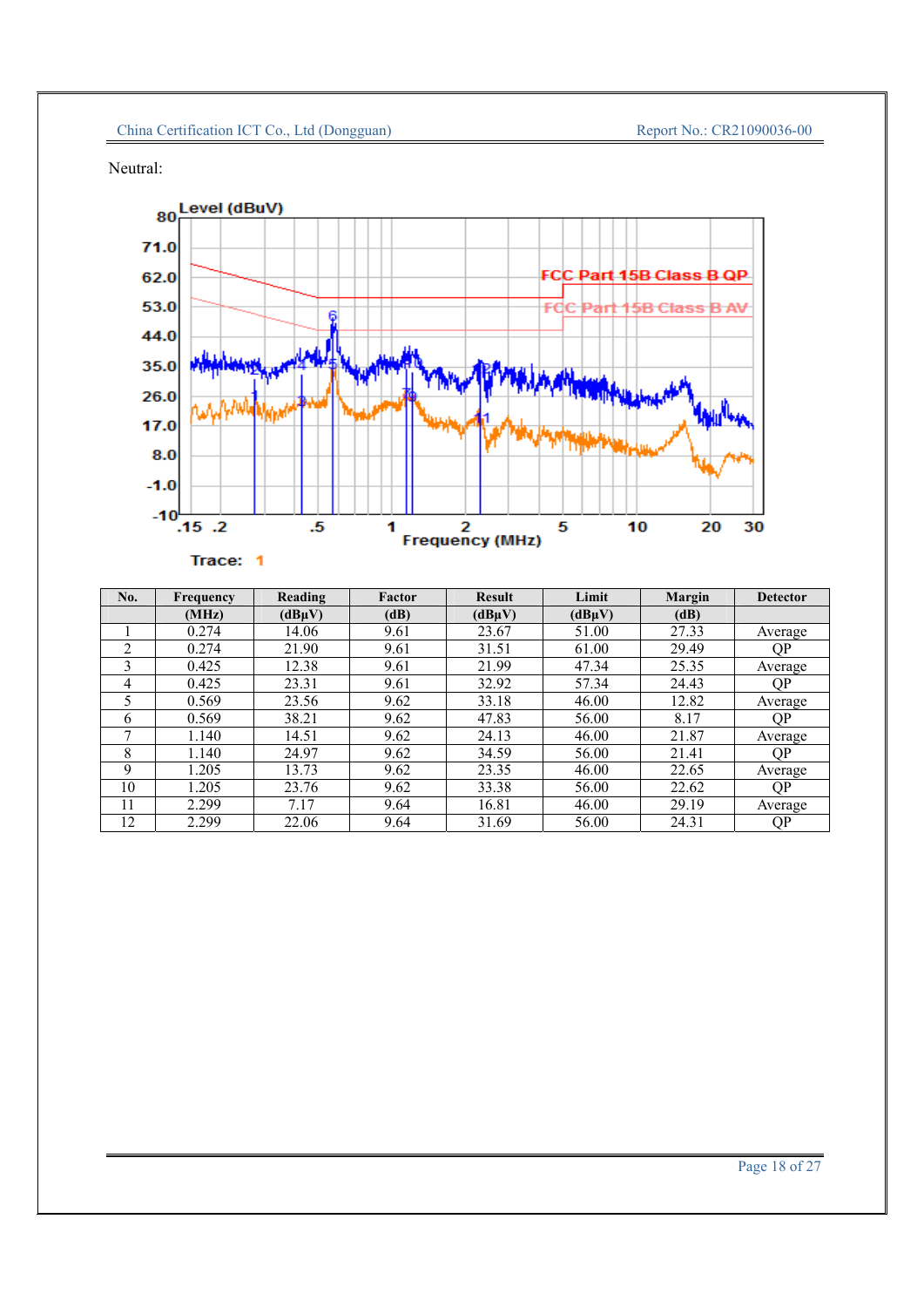# **4.2 Radiation Spurious Emissions**

| Serial Number:   CR21090036-EM-S1 |                   | Test Date:   2021-10-08               |
|-----------------------------------|-------------------|---------------------------------------|
| Test Site: 966-1, 966-2           |                   | Test Mode:   NOAA Receiving/Data Copy |
| Tester: Alex Hu                   | Test Result: Pass |                                       |

| <b>Environmental Conditions:</b>   |                    |                                          |           |                        |       |  |  |  |
|------------------------------------|--------------------|------------------------------------------|-----------|------------------------|-------|--|--|--|
| Temperature:<br>$\sim$<br>$\sim$ , | $26.2 \times 26.9$ | Relative<br>Humidity:<br>$\frac{(0)}{0}$ | $57 - 64$ | ATM Pressure:<br>(kPa) | 100.8 |  |  |  |

# **Test Equipment List and Details:**

| Manufacturer                     | Description                 | Model                            | Serial<br>Number | Calibration<br>Date | Calibration Due<br>Date |
|----------------------------------|-----------------------------|----------------------------------|------------------|---------------------|-------------------------|
| <b>Sunol Sciences</b>            | Antenna                     | JB6                              | A082520-5        | 2020-10-19          | 2023-10-18              |
| R&S                              | <b>EMI</b> Test<br>Receiver | ESR <sub>3</sub>                 | 102724           | 2021-07-22          | 2022-07-21              |
| <b>TIMES</b><br><b>MICROWAVE</b> | Coaxial Cable               | $LMR-600-$<br>UltraFlex          | $C-0470-02$      | 2021-07-18          | 2022-07-17              |
| <b>TIMES</b><br><b>MICROWAVE</b> | Coaxial Cable               | LMR-600-<br><b>UltraFlex</b>     | $C-0780-01$      | 2021-07-18          | 2022-07-17              |
| Sonoma                           | Amplifier                   | 310N                             | 186165           | 2021-07-18          | 2022-07-17              |
| ETS-Lindgren                     | Horn Antenna                | 3115                             | 9912-5985        | 2020-10-13          | 2023-10-12              |
| R&S                              | Spectrum<br>Analyzer        | <b>FSV40</b>                     | 101591           | 2021-07-22          | 2022-07-21              |
| MICRO-COAX                       | Coaxial Cable               | <b>UFA210A-1-</b><br>1200-70U300 | 217423-008       | 2021-08-08          | 2022-08-07              |
| MICRO-COAX                       | Coaxial Cable               | UFA210A-1-<br>2362-300300        | 235780-001       | 2021-08-08          | 2022-08-07              |
| Mini                             | Pre-amplifier               | $ZVA-183-S+$                     | 5969001149       | 2021-08-08          | 2022-08-07              |
| Audix                            | <b>Test Software</b>        | E <sub>3</sub>                   | 201021 (V9)      | N/A                 | N/A                     |

*\* Statement of Traceability: China Certification ICT Co., Ltd (Dongguan) attests that all calibrations have been performed, traceable to National Primary Standards and International System of Units (SI).*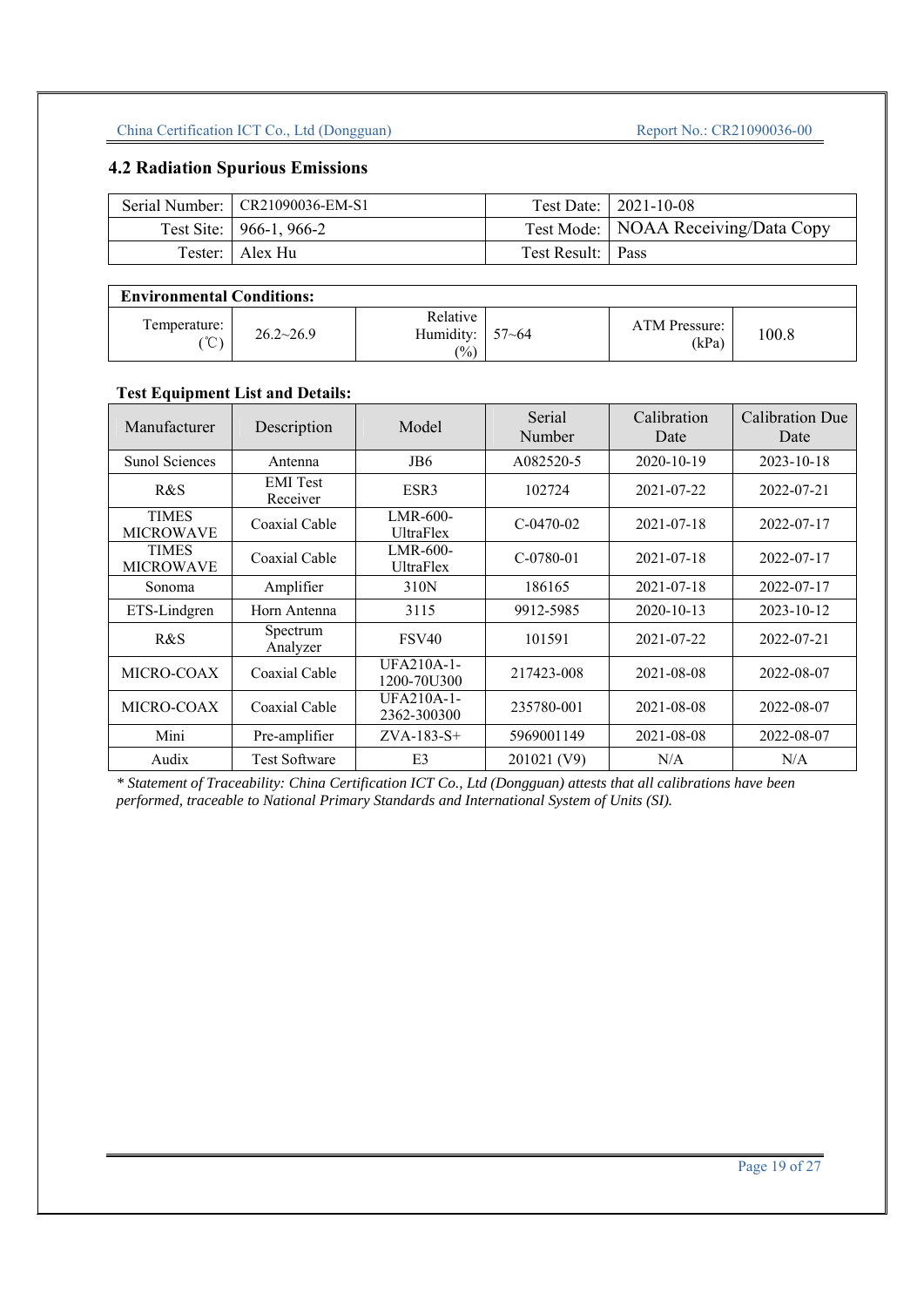# **Test Data:**

1) 30MHz-1GHz:

Test mode: NOAA Receiving&Alarm Horizontal:



| No. | Frequency | Reading     | Factor   | <b>Result</b> | Limit    | Margin | <b>Detector</b> |
|-----|-----------|-------------|----------|---------------|----------|--------|-----------------|
|     | (MHz)     | $(dB\mu V)$ | (dB/m)   | $(dB\mu V/m)$ | (dBuV/m) | (dB)   |                 |
|     | 31.955    | 30.20       | $-5.29$  | 24.92         | 40.00    | 15.08  | Peak            |
|     | 36.127    | 30.55       | $-8.52$  | 22.03         | 40.00    | 17.97  | Peak            |
|     | 74.396    | 32.30       | $-17.16$ | 15.15         | 40.00    | 24.85  | Peak            |
|     | 132.685   | 28.71       | $-11.73$ | 16.98         | 43.50    | 26.52  | Peak            |
|     | 677.580   | 29.68       | $-4.11$  | 25.56         | 46.00    | 20.44  | Peak            |
|     | 893.857   | 29.57       | $-1.35$  | 28.22         | 46.00    | 17.78  | Peak            |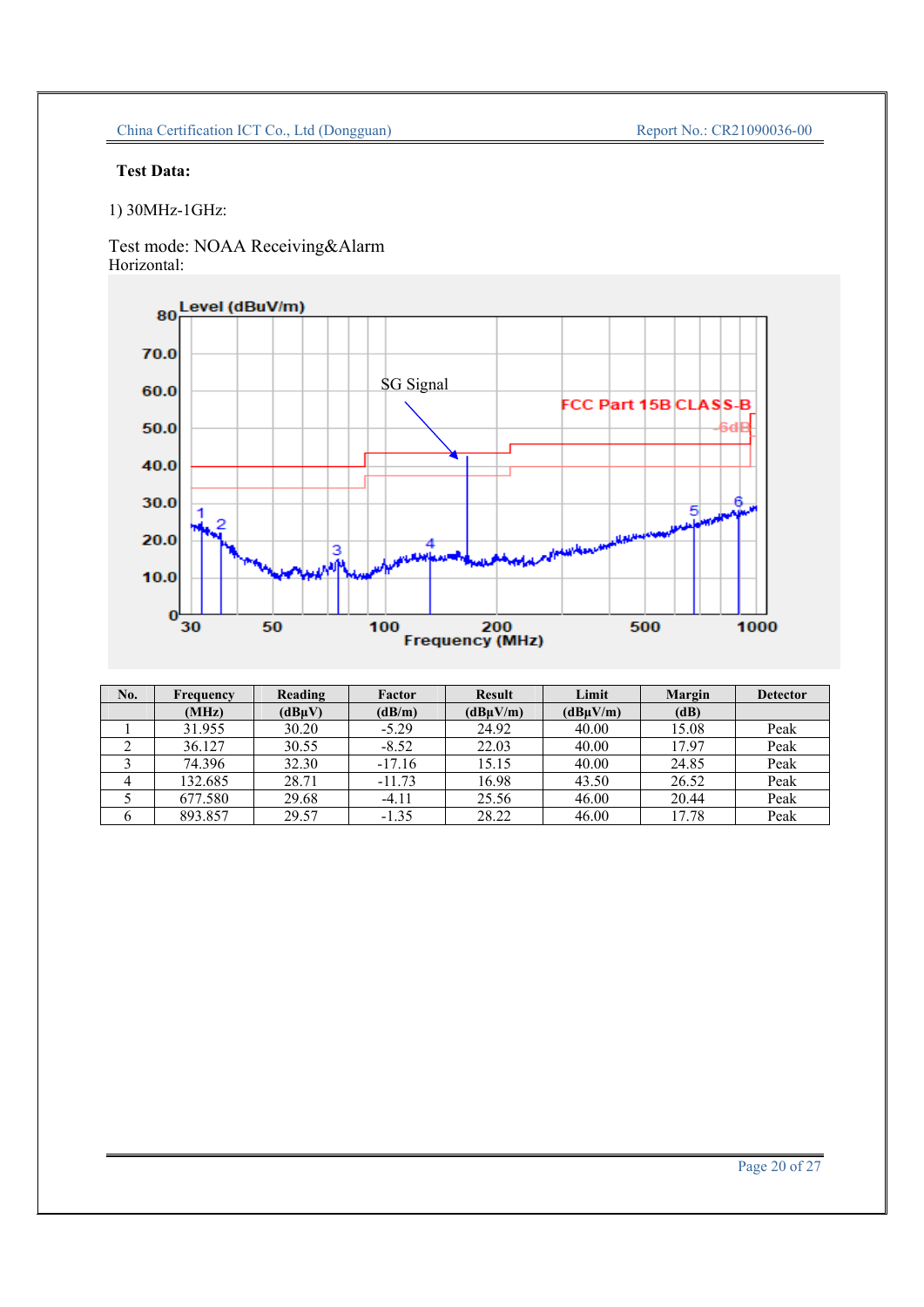# **Vertical**



| No. | Frequency | Reading | Factor   | <b>Result</b> | Limit    | <b>Margin</b> | <b>Detector</b> |
|-----|-----------|---------|----------|---------------|----------|---------------|-----------------|
|     | (MHz)     | (dBuV)  | (dB/m)   | (dBuV/m)      | (dBuV/m) | (dB)          |                 |
|     | 32.520    | 36.25   | $-5.74$  | 30.52         | 40.00    | 9.48          | Peak            |
|     | 39.854    | 37.64   | $-11.40$ | 26.24         | 40.00    | 13.76         | Peak            |
|     | 55.221    | 43.09   | $-17.51$ | 25.58         | 40.00    | 14.42         | Peak            |
|     | 199.986   | 32.36   | $-12.37$ | 19.99         | 43.50    | 23.51         | Peak            |
|     | 454.310   | 29.93   | $-7.02$  | 22.91         | 46.00    | 23.09         | Peak            |
|     | 824.597   | 29.54   | $-1.86$  | 27.68         | 46.00    | 18.32         | Peak            |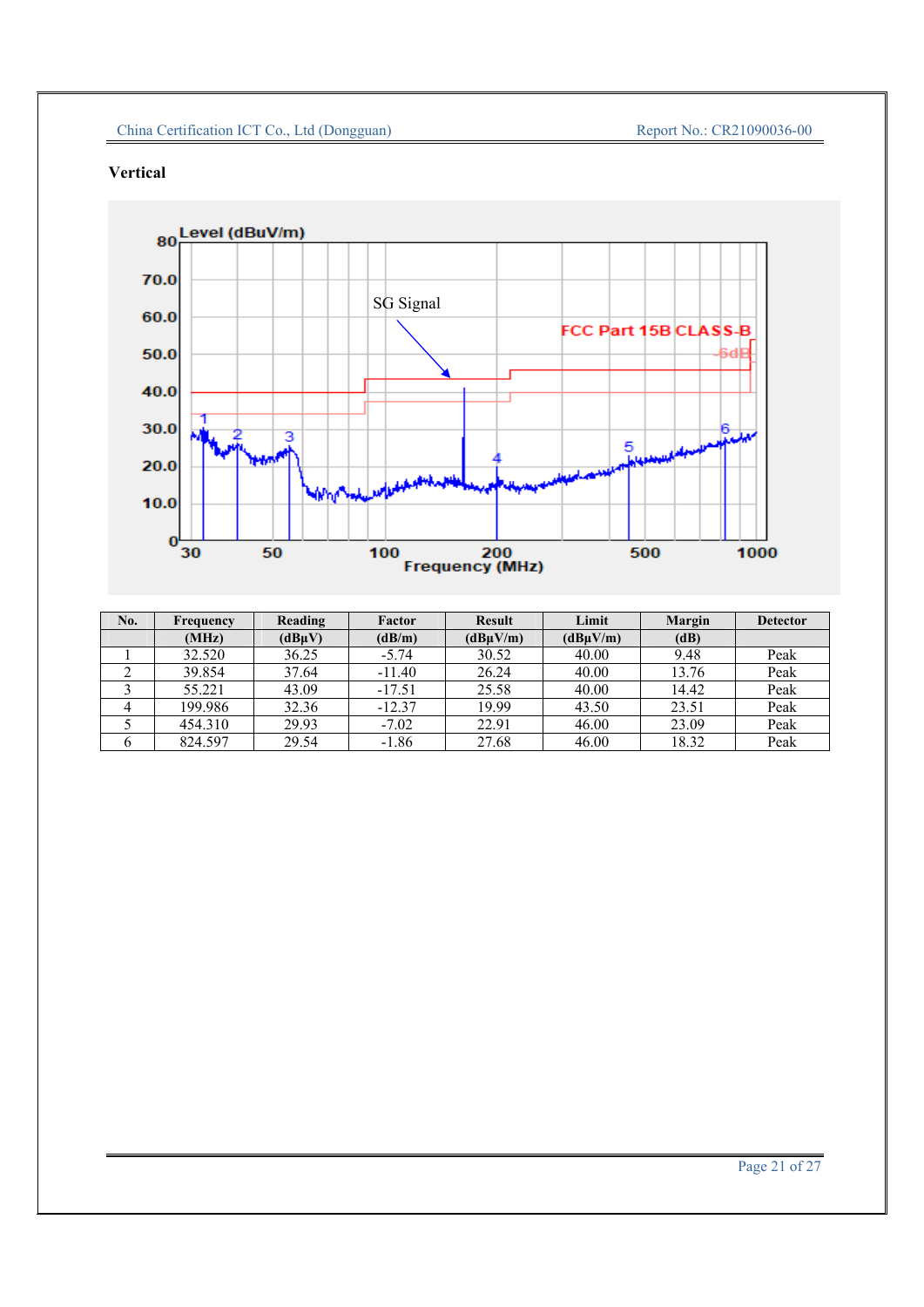#### **Test Mode: Data Copy** Horizontal



| No. | Frequency | Reading | Factor   | <b>Result</b> | Limit    | <b>Margin</b> | <b>Detector</b> |
|-----|-----------|---------|----------|---------------|----------|---------------|-----------------|
|     | (MHz)     | (dBuV)  | (dB/m)   | (dBuV/m)      | (dBuV/m) | (dB)          |                 |
|     | 32.520    | 31.16   | $-5.74$  | 25.43         | 40.00    | 14.57         | Peak            |
|     | 43.659    | 30.95   | $-13.70$ | 17.25         | 40.00    | 22.75         | Peak            |
|     | 66.266    | 32.73   | $-17.07$ | 15.66         | 40.00    | 24.34         | Peak            |
|     | 199.986   | 29.82   | $-12.37$ | 17.45         | 43.50    | 26.05         | Peak            |
|     | 502.940   | 29.17   | $-6.19$  | 22.98         | 46.00    | 23.02         | Peak            |
|     | 721.726   | 29.78   | $-3.49$  | 26.29         | 46.00    | 19.71         | Peak            |

#### Page 22 of 27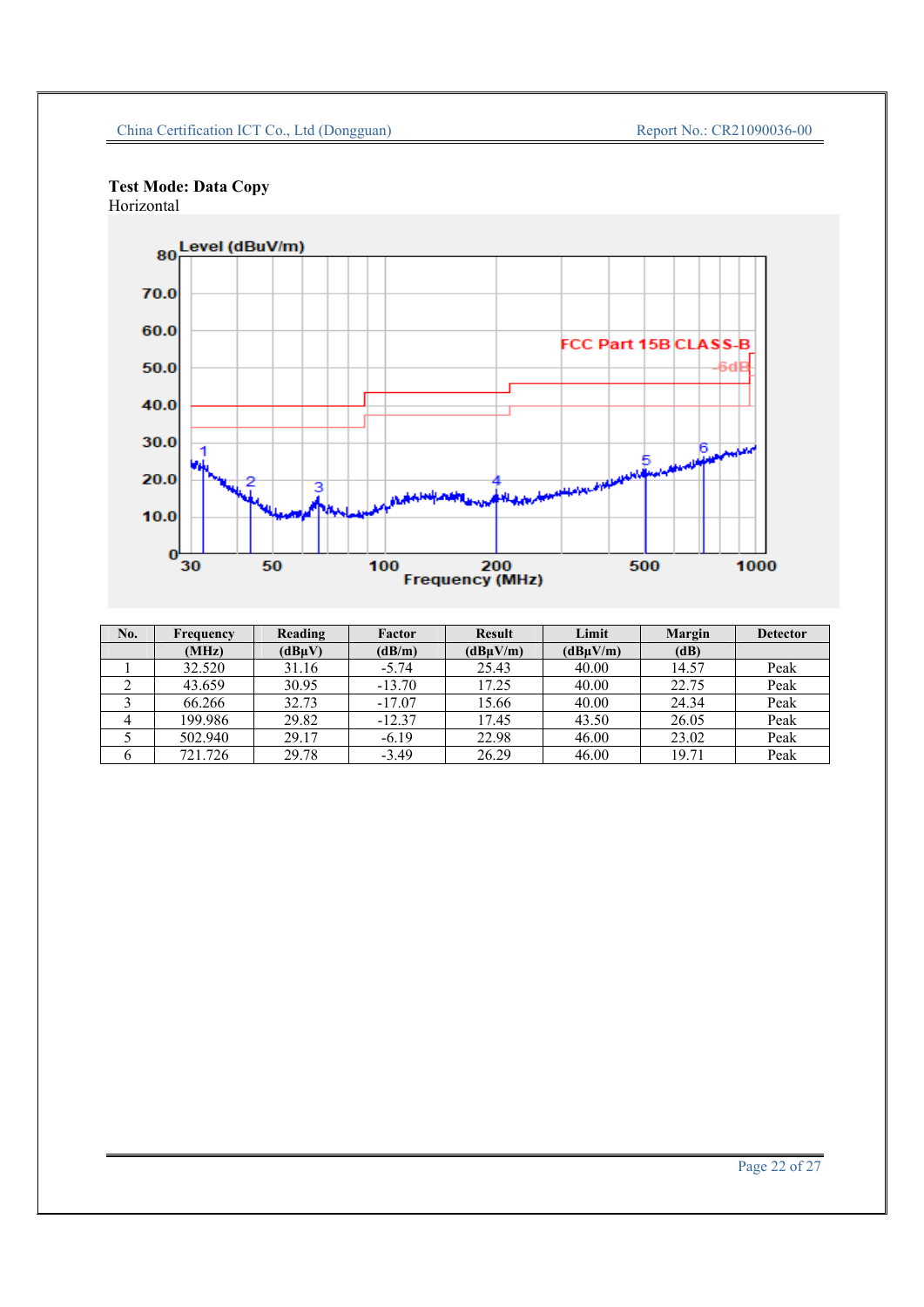

# **Vertical**



| No. | Frequency | Reading | Factor   | <b>Result</b> | Limit    | Margin | <b>Detector</b> |
|-----|-----------|---------|----------|---------------|----------|--------|-----------------|
|     | (MHz)     | (dBuV)  | (dB/m)   | (dBuV/m)      | (dBuV/m) | (dB)   |                 |
|     | 31.843    | 36.30   | $-5.20$  | 31.10         | 40.00    | 8.90   | Peak            |
|     | 40.988    | 38.01   | $-12.11$ | 25.90         | 40.00    | 14.10  | Peak            |
|     | 65.803    | 43.03   | $-17.11$ | 25.92         | 40.00    | 14.08  | Peak            |
|     | 199.986   | 31.48   | $-12.37$ | 19.11         | 43.50    | 24.39  | Peak            |
|     | 687.151   | 29.46   | $-3.78$  | 25.68         | 46.00    | 20.32  | Peak            |
|     | 752.743   | 30.00   | $-3.25$  | 26.75         | 46.00    | 19.25  | Peak            |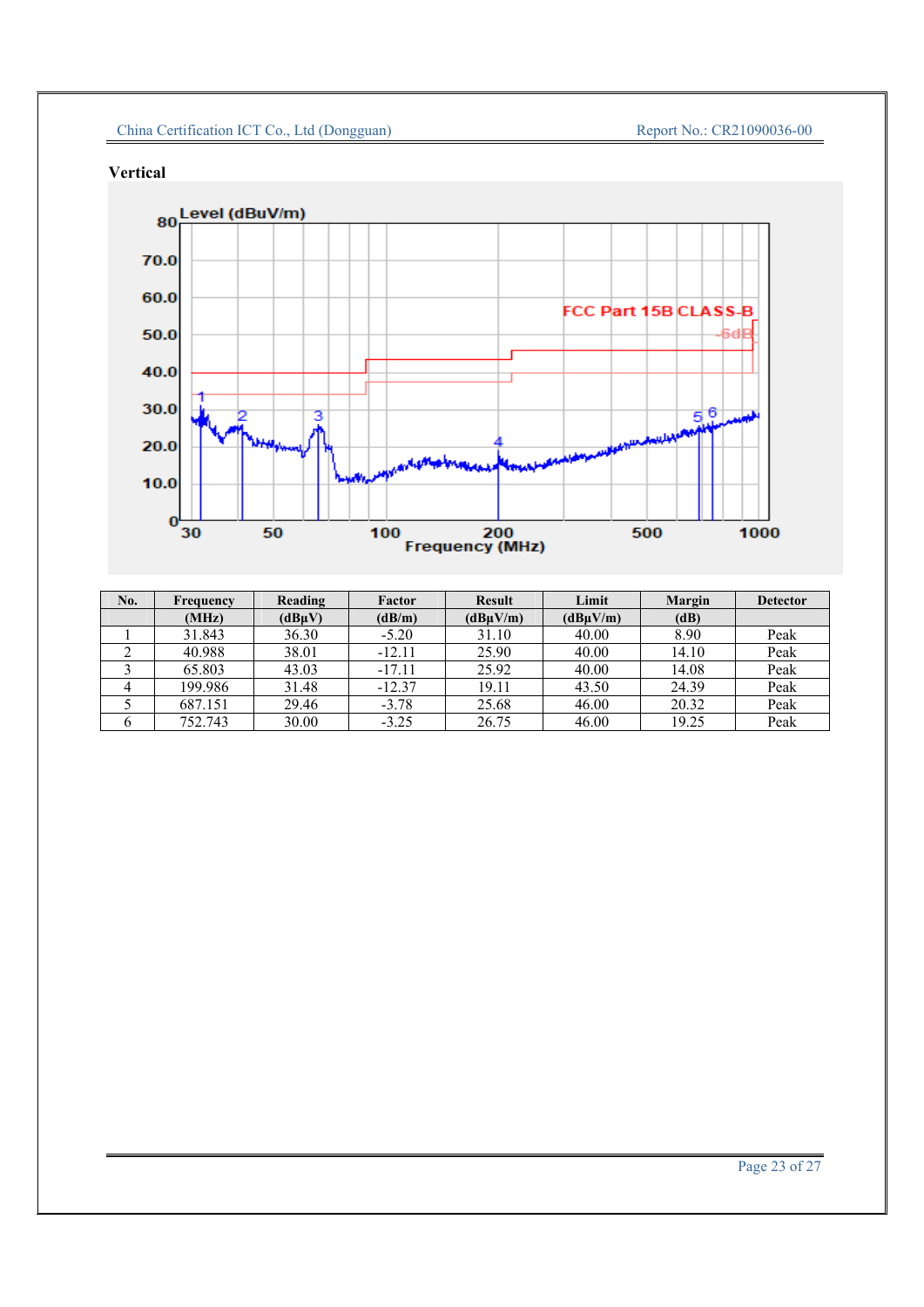# 3) Above 1GHz

Test Mode: NOAA Receiving&Alarm **Horizontal:**



| No. | Frequency | Reading     | Factor  | <b>Result</b> | Limit    | Margin | <b>Detector</b> |
|-----|-----------|-------------|---------|---------------|----------|--------|-----------------|
|     | (MHz)     | $(dB\mu V)$ | (dB/m)  | (dBuV/m)      | (dBuV/m) | (dB)   |                 |
|     | 1226.445  | 24.67       | $-1.79$ | 22.88         | 54.00    | 31.12  | Average         |
|     | 1226.445  | 36.52       | $-1.79$ | 34.73         | 74.00    | 39.27  | Peak            |
|     | 1585.317  | 24.67       | 0.18    | 24.85         | 54.00    | 29.15  | Average         |
|     | 1585.317  | 36.43       | 0.18    | 36.61         | 74.00    | 37.39  | Peak            |
|     | 1849.770  | 23.95       | 1.70    | 25.65         | 54.00    | 28.35  | Average         |
|     | 1849.770  | 35.19       | 1.70    | 36.89         | 74.00    | 37.11  | Peak            |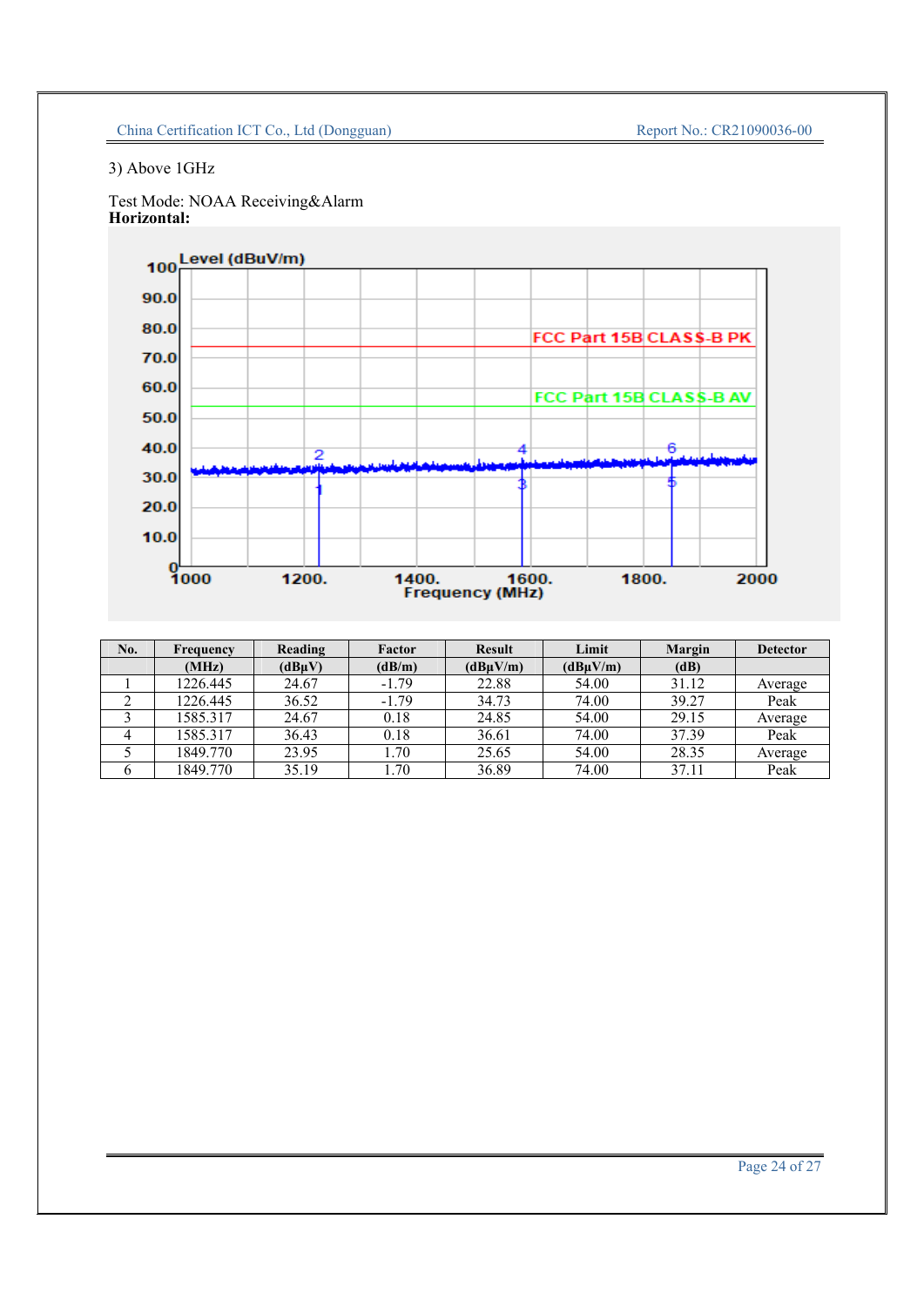**Vertical:**



| No. | Frequency | Reading | Factor  | <b>Result</b> | Limit    | Margin | <b>Detector</b> |
|-----|-----------|---------|---------|---------------|----------|--------|-----------------|
|     | (MHz)     | (dBuV)  | (dB/m)  | (dBuV/m)      | (dBuV/m) | (dB)   |                 |
|     | 1316.463  | 24.31   | $-1.25$ | 23.06         | 54.00    | 30.94  | Average         |
|     | 1316.463  | 36.11   | $-1.25$ | 34.86         | 74.00    | 39.14  | Peak            |
|     | 1515.703  | 23.67   | $-0.47$ | 23.20         | 54.00    | 30.80  | Average         |
|     | 1515.703  | 35.88   | $-0.47$ | 35.41         | 74.00    | 38.59  | Peak            |
|     | 1846.169  | 23.42   | 1.69    | 25.11         | 54.00    | 28.89  | Average         |
|     | 1846.169  | 35.00   | l.69    | 36.69         | 74.00    | 37.31  | Peak            |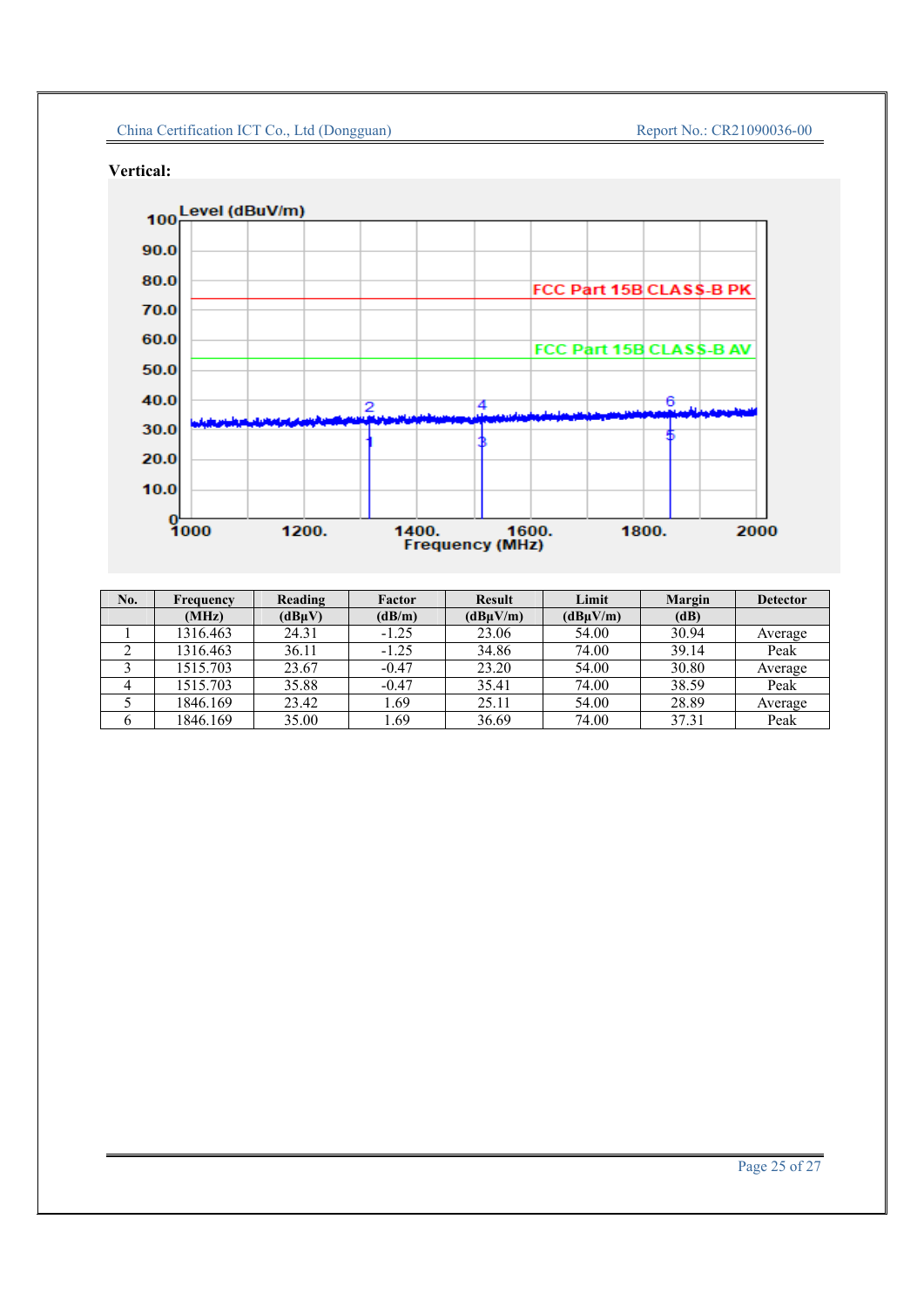



| No. | Frequency | Reading | Factor  | <b>Result</b> | Limit    | <b>Margin</b> | <b>Detector</b> |
|-----|-----------|---------|---------|---------------|----------|---------------|-----------------|
|     | (MHz)     | (dBuV)  | (dB/m)  | (dBuV/m)      | (dBuV/m) | (dB)          |                 |
|     | 1133.227  | 24.68   | $-2.12$ | 22.56         | 54.00    | 31.44         | Average         |
|     | 1133.227  | 36.76   | $-2.12$ | 34.64         | 74.00    | 39.36         | Peak            |
|     | 1257.051  | 25.69   | $-1.61$ | 24.08         | 54.00    | 29.92         | Average         |
|     | 1257.051  | 37.00   | $-1.61$ | 35.39         | 74.00    | 38.61         | Peak            |
|     | 1638.328  | 24.16   | 0.47    | 24.63         | 54.00    | 29.37         | Average         |
|     | 1638.328  | 36.14   | 0.47    | 36.61         | 74.00    | 37.39         | Peak            |